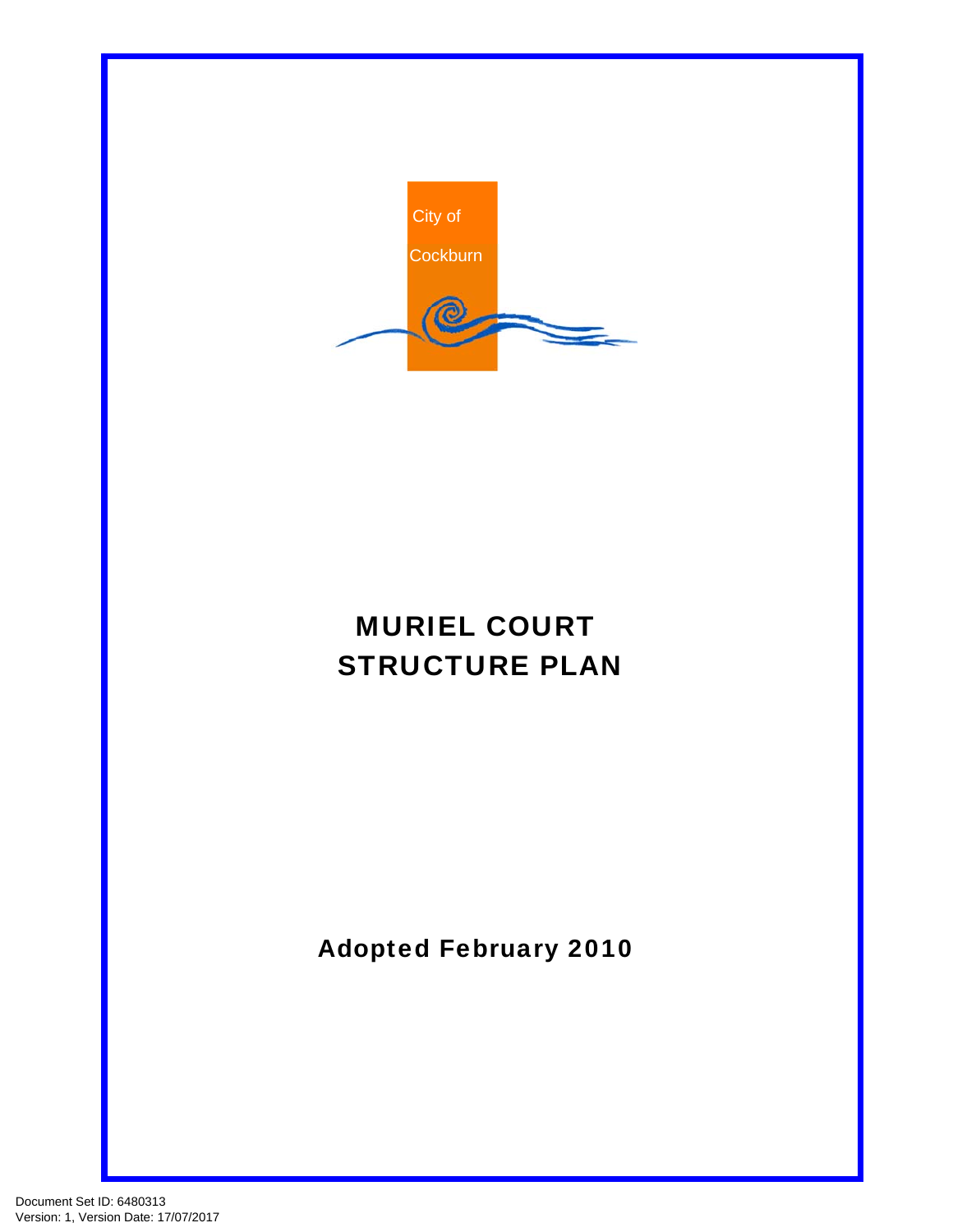# **TABLE OF CONTENTS**

| 1.0  |                                                                            |  |
|------|----------------------------------------------------------------------------|--|
| 2.0  |                                                                            |  |
| 3.0  |                                                                            |  |
| 3.1  |                                                                            |  |
| 3.2  | Regional and Neighbourhood Centres and Employment Opportunities 2          |  |
| 3.3  |                                                                            |  |
| 3.4  |                                                                            |  |
| 4.0  |                                                                            |  |
| 5.0  |                                                                            |  |
| 6.0  |                                                                            |  |
| 7.0  |                                                                            |  |
| 7.1  |                                                                            |  |
| 7.2  |                                                                            |  |
| 7.3  |                                                                            |  |
| 7.4  |                                                                            |  |
| 7.5  |                                                                            |  |
| 7.6  |                                                                            |  |
| 7.7  |                                                                            |  |
| 7.8  |                                                                            |  |
| 7.9  |                                                                            |  |
| 7.10 | Noise and Vibration from the Kwinana Freeway and Railway 12                |  |
| 8.0  |                                                                            |  |
| 8.1  |                                                                            |  |
| 8.2  |                                                                            |  |
| 8.3  |                                                                            |  |
|      |                                                                            |  |
|      |                                                                            |  |
| 8.4  |                                                                            |  |
| 8.5  |                                                                            |  |
|      |                                                                            |  |
|      |                                                                            |  |
|      |                                                                            |  |
|      |                                                                            |  |
|      |                                                                            |  |
| 8.6  |                                                                            |  |
| 8.7  |                                                                            |  |
| 8.8  |                                                                            |  |
| 9.0  |                                                                            |  |
| 9.1  | Sewerage, Water, Power, Gas, Telecommunications and Stormwater Drainage 24 |  |
| 9.2  |                                                                            |  |
| 9.3  |                                                                            |  |
| 10.0 |                                                                            |  |
| 10.1 |                                                                            |  |
| 10.2 |                                                                            |  |
| 10.3 |                                                                            |  |
|      |                                                                            |  |
|      |                                                                            |  |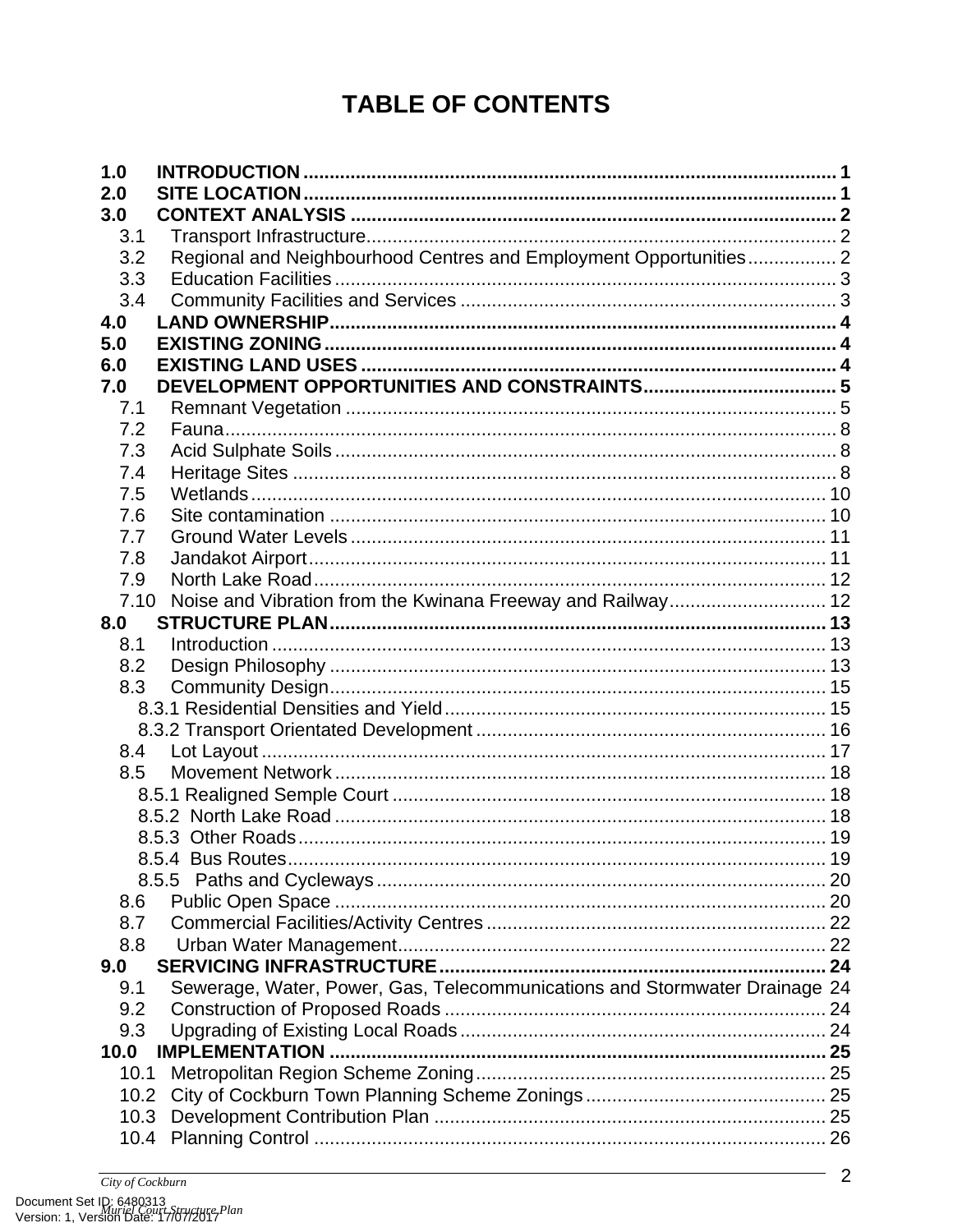## **FIGURES**

- Figure 1 Site Location<br>Figure 2 Context Analy
- Figure 2 Context Analysis Map<br>Figure 3 Public Transport Map
- Figure 3 Public Transport Map<br>Figure 4 Metropolitan Region S
- Figure 4 Metropolitan Region Scheme
- Figure 5 Town Planning Scheme No 3
- Figure 6 Opportunities and Constraints Map
- Figure 7 Structure Plan<br>Figure 8 Bush Retention
- **Bush Retention Recommendations**

## **APPENDICIES**

| Appendix A               | Landownership                                                                  |
|--------------------------|--------------------------------------------------------------------------------|
| Appendix B               | Limited Preliminary Site Investigation Report                                  |
| Appendix C               | <b>District Water Management Strategy</b>                                      |
| Appendix D               | <b>Obstacle Limitation Surfaces around Jandakot Airport</b>                    |
| Appendix E               | North Lake Road Vehicle Access Policy Plan                                     |
| Appendix F               | Consolidated Zoning/Development Plan and Pedestrian/Cyclist Movement<br>System |
| Appendix G<br>Appendix H | <b>Traffic and Transport Study</b><br><b>Servicing Report</b>                  |
|                          |                                                                                |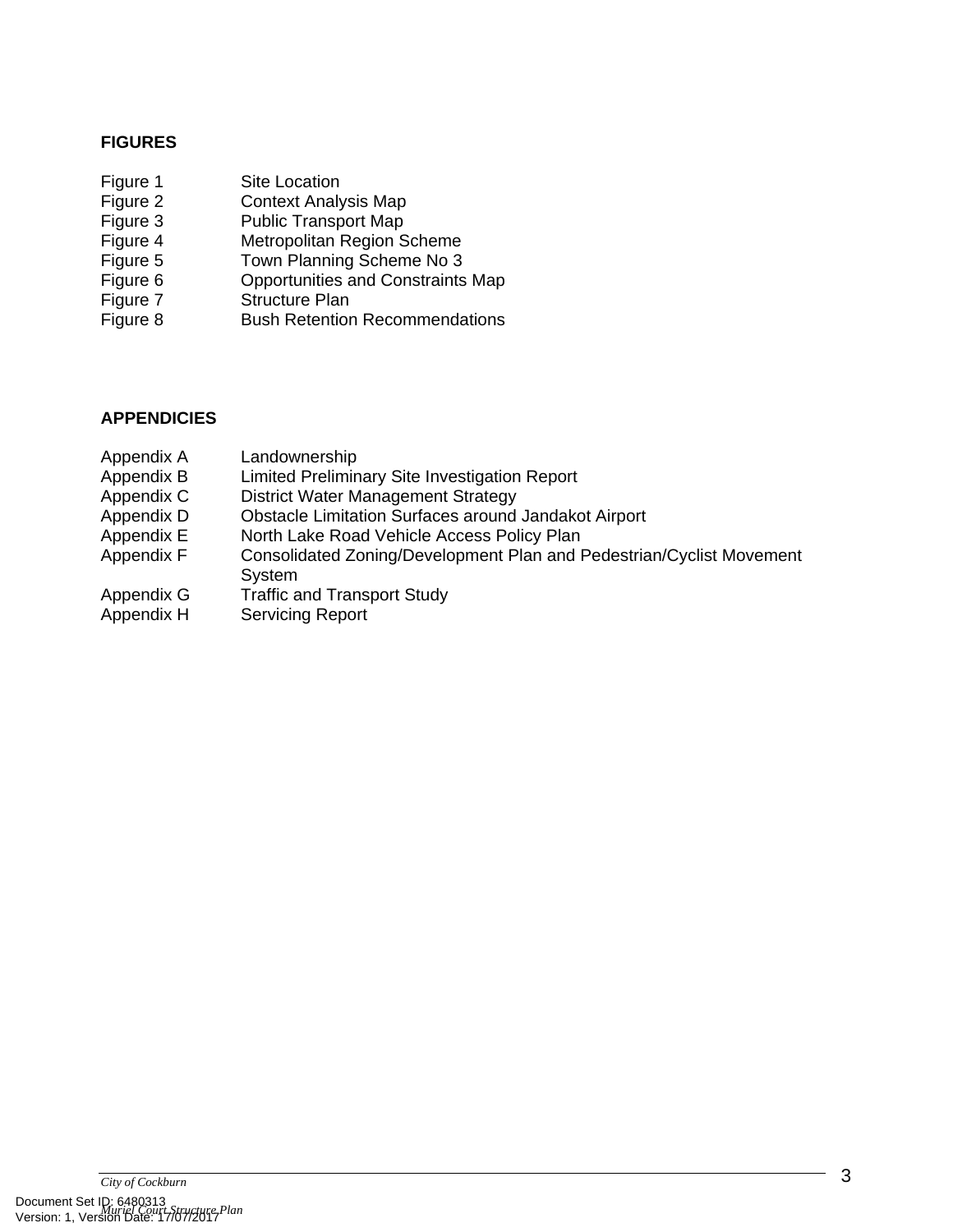## <span id="page-3-1"></span><span id="page-3-0"></span>**1.0 INTRODUCTION**

The City of Cockburn is experiencing rapid urban growth, particularly along the southern suburbs corridor abutting the Kwinana Freeway. Major developments underway include:

- numerous 'greenfield' residential estates, developed in accordance with local structure plans;
- the proposed Southern Suburbs District Structure Plan Stage 3, encompassing land at the southern extent of Cockburn;
- a proposed new town centre at Cockburn Central, being developed as a 'transport oriented development' in conjunction with the new Cockburn Central railway station on the Perth to Mandurah line;
- the Gateways regional shopping centre, which has the potential to expand up to 50,000m² retail floor area;
- high density residential development projects in close proximity to the regional centre;
- the east Jandakot industrial area; and
- regional road network upgrading and realignment works.

With planning and development now underway for the majority of developable land in Cockburn, developer attention is now focusing on parts of the district traditionally considered constrained and 'too hard' for a variety of reasons. One such area is known as the Muriel Court (DA19) area. The Muriel Court area has been earmarked for urban residential development since 1994, though it is presently zoned 'Urban Deferred' under the Metropolitan Region Scheme (MRS).

Under the City of Cockburn Town Planning Scheme No.3, the area is designated Development Area 19 (DA19) with the adjacent precinct running along North Lake Road being zoned 'Mixed Business'. Under this Scheme a structure plan is required for Development Area 19 before any development or subdivision can proceed. It is also necessary for the land to be transferred to the 'Urban' zone under the MRS.

The Muriel Court Structure Plan will be adopted by Council and endorsed by the Western Australian Planning Commission as the overarching structure plan for Development Area No. 19 pursuant to Part 6 of Town Planning Scheme No. 3 and accordingly provide the basis for coordinating and assessing subdivision plans and to provide certainty to landowners in terms of major structure and land use elements.

A Local Water Management Strategy (LWMS) is required for the entire structure plan area before subdivision proposals can be considered. The City will be engaging engineers shortly to undertake the LWMS which will also require approval from the Department of Water (DoW). The LWMS will build on the principles of the approved District Water Management Strategy.

## <span id="page-3-2"></span>**2.0 SITE LOCATION**

The structure plan area is immediately north of Cockburn Central Town Centre and the Gateways Regional Centre, within the City of Cockburn **(see Figure 1).** The land lies immediately west of the Kwinana Freeway. A Mixed Business precinct is located at the south of the structure plan area adjacent to North Lake Road.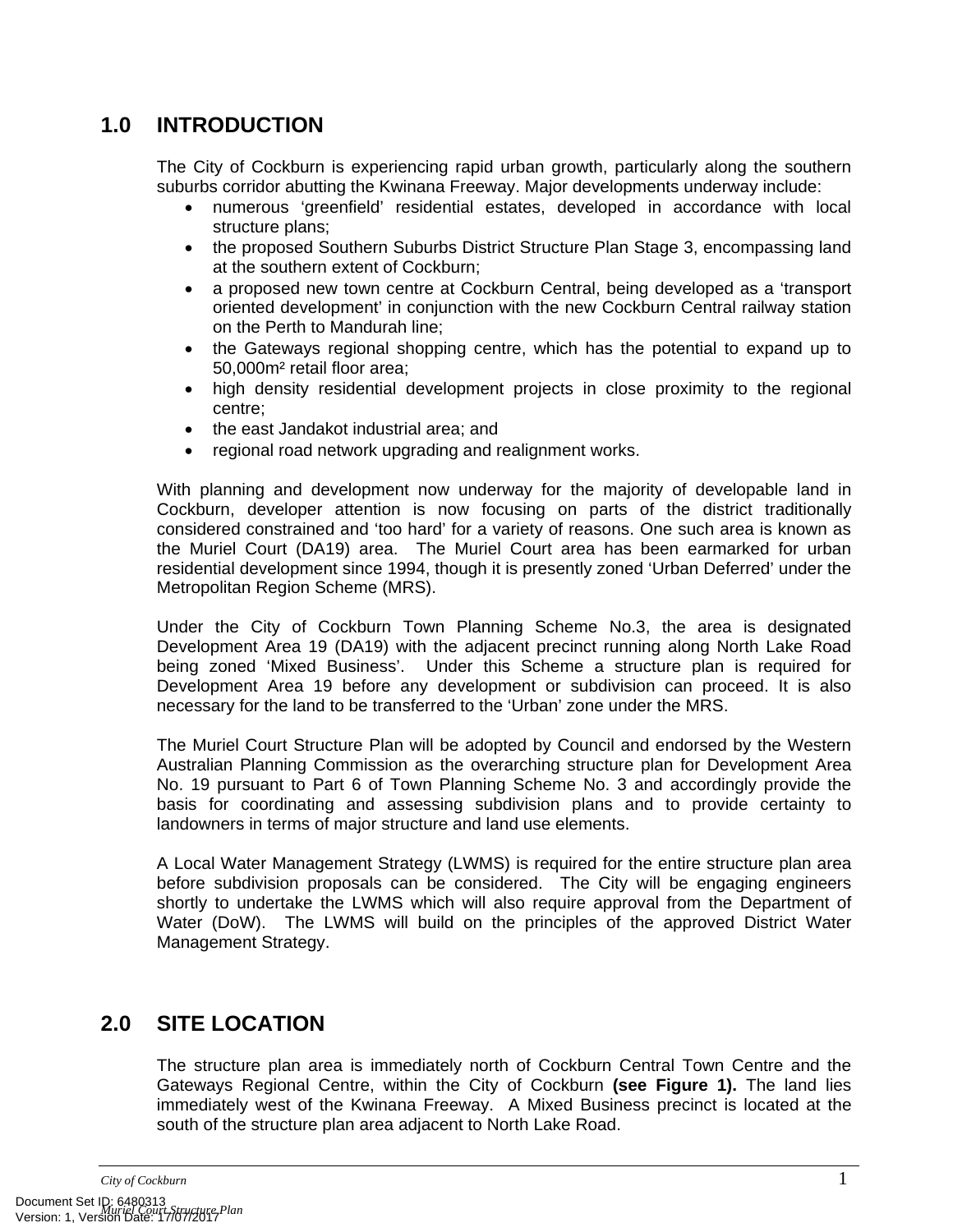## <span id="page-4-1"></span><span id="page-4-0"></span>**3.0 CONTEXT ANALYSIS**

**Figure 2** shows how the structure plan area is well located to major transport infrastructure, public transport services, regional and neighbourhood centres and employment opportunities, education and recreational facilities. A more detailed consolidated zoning plan is also located within Appendix F.

## <span id="page-4-2"></span>**3.1 Transport Infrastructure**

**Figure 2** shows the existing transport infrastructure. Kwinana Freeway, located east of the structure plan area, is the primary regional road in the locality and provides access to the structure plan area via interchanges at Beeliar Drive to the south and Berrigan Road to the north.

Uloth and Associates prepared a district traffic study for the City in 2006. According to this Study, Berrigan Drive (between Semple Court and the freeway) had 13,580 vehicles per day (vpd) in 2004 and by 2031 is forecast to increase to 39,390 between Elderbery Drive and the freeway and 23,890 vpd between the Semple Court and Elderbery Drive. North Lake Road is forecast to have 33,100 to 32,900 vehicles per day in 2031.

The south east portion of the site is located within the 800m walkable catchment of the Cockburn Central Town Centre. Higher density housing should be located within this 800m walkable catchment consistent with the principles of Liveable Neighbourhoods.

Current bus services are located in Berrigan Drive, Semple Court and North Lake Road.

**Figure 3** shows the proposed bus route for the site with a bus proposed to travel through the middle of the structure plan area along Muriel Court to and from the train station rather than the current route transversing the entire length of Semple Court.

## <span id="page-4-3"></span>**3.2 Regional and Neighbourhood Centres and Employment Opportunities**

**Figure 2** shows the location of regional and neighbourhood centres surrounding the structure plan area including the 400m walkable catchments for neighbourhood centres and the 800m walkable catchment for the regional centre. Gateways Shopping Centre is the closest regional centre to the structure plan area. The City of Cockburn's Local Commercial Strategy forecasts this centre to have 50,000sqms by 2026*.*

The Lakes Shopping Centre is a large neighbourhood centre located northwest of the structure plan area on North Lake Road. South Lake Shopping Centre is another large neighbourhood centre located west of the structure plan area on Berrigan Drive.

A liquor store and disused service station exists within the southern portion of the site on North Lake Road. The City of Cockburn Commercial Strategy indicates that this centre has 560 sqm of floorspace but could potentially expand to 2000 sqm by 2026.

Cockburn Central Town Centre, the Gateways Shopping Centre, the industrial estate north of Beeliar Drive on Hammond Road, the Jandakot Industrial area located east of the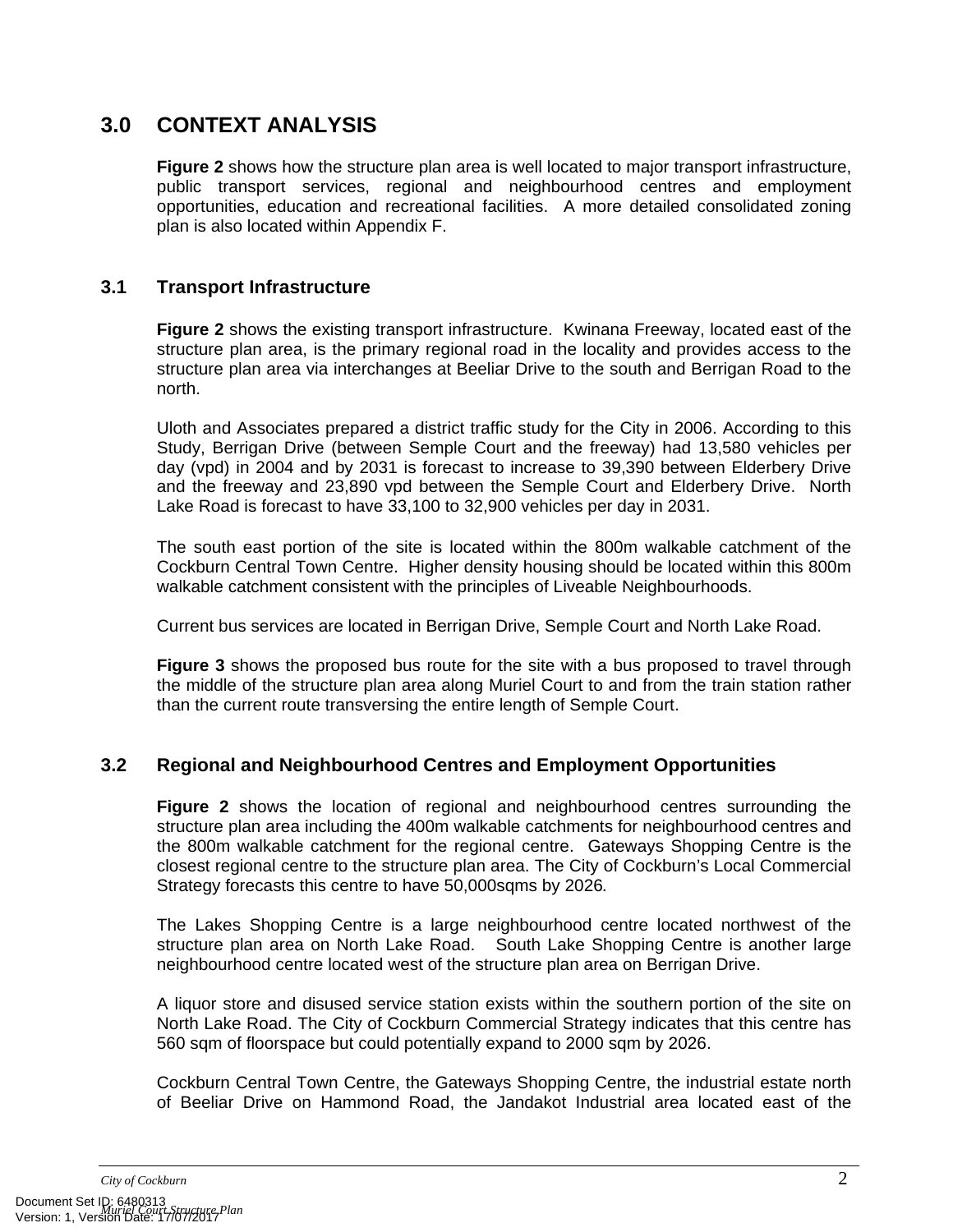<span id="page-5-0"></span>Kwinana Freeway and the Bibra Lake Industrial area provide excellent employment opportunities for the structure plan area **(see Figure 2***).* 

## <span id="page-5-1"></span>**3.3 Education Facilities**

**Figure 2** shows the location of education facilities surrounding the structure plan area. Lakelands Senior High School is located directly north of the structure plan area. Emmanuel Catholic College is located south of the structure plan area via North Lake Road and Hammond Road.

The structure plan area will be serviced by South Lake Primary School, which is located north west of the structure plan area on Elderberry Drive. Another primary school site is on Berrigan Drive, adjacent to Lakelands Senior High School. The Department of Education informed the City that students from the structure plan area are expected to attend the South Lakes Primary School which has some spare capacity at this stage. If and when South Lakes Primary School comes under accommodation pressure, the Department of Education will assess the need to provide additional facilities at the proposed primary school site next to Lakelands Senior High School.

## <span id="page-5-2"></span>**3.4 Community Facilities and Services**

**Figure 2** shows the existing community facilities and services surrounding the structure plan area. Anning Park is located directly to the west of the structure plan area. Anning Park includes the Jandakot Hall and Anning Park Club Rooms.

The South Lake Leisure Centre exists to the north west of the structure plan area. This centre includes an indoor swimming pool, 2 indoor sport courts and a gymnasium. Adjacent to this centre is the Otty family centre, which is a neighbourhood family centre, funded by the Department of Community Development. Co-located with the South Lake Primary school is an Out of School Care Centre.

A regional recreation facility is currently proposed to the south of the structure plan area and adjacent to Cockburn Central Town Centre. Within the Cockburn Central Town Centre, a 2000sqm library, meeting rooms, satellite City of Cockburn office and a 300 seat lecturette are proposed. There is also a youth centre near the Gateways shopping centre.

The Beeliar Regional Park (Thomsons and Yangebup Lakes) will also provide excellent passive recreation opportunities such as walk trails with viewing platforms.

After consultation with the Manager of Community Services, no new community facilities or services are required within the structure plan area.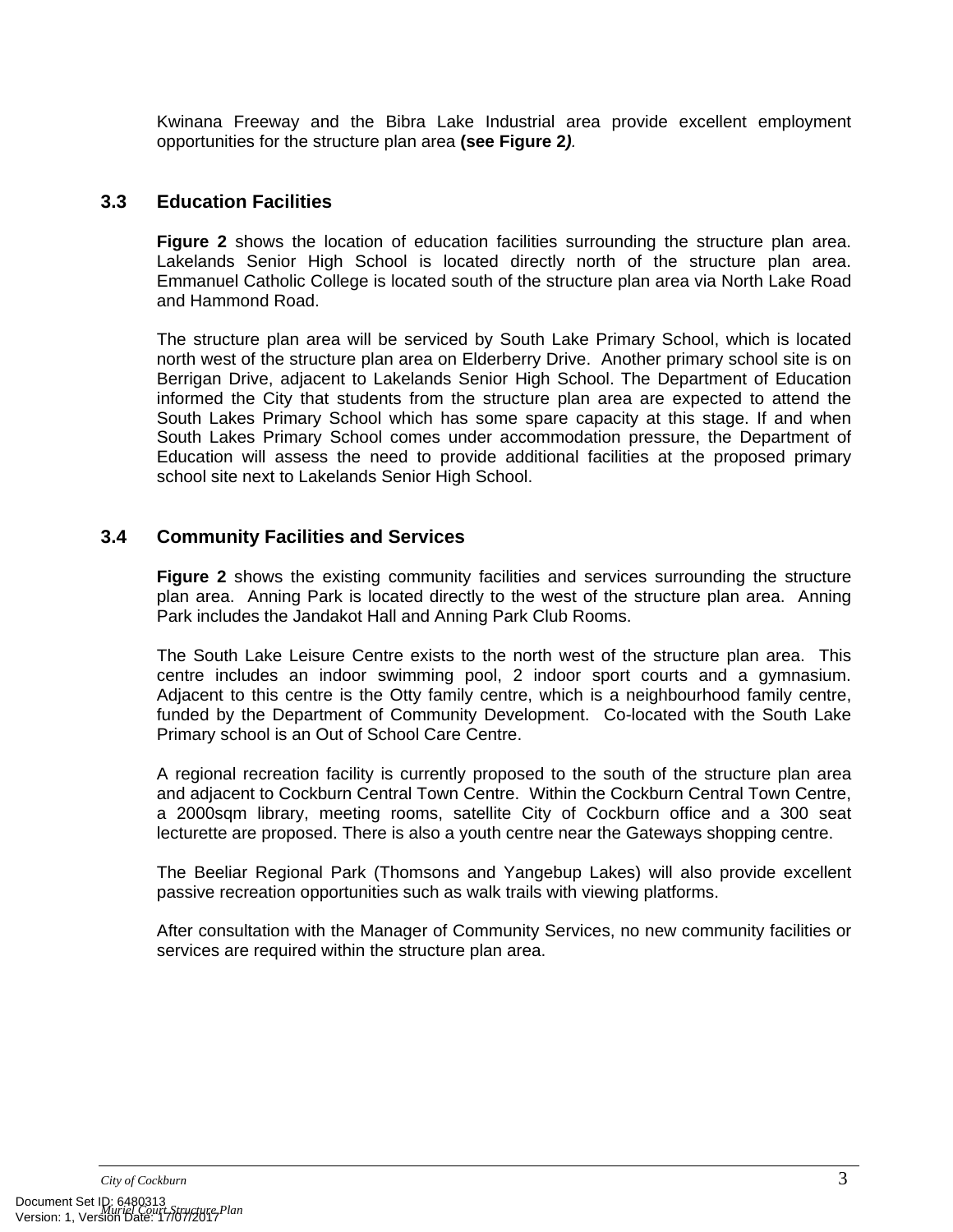## <span id="page-6-1"></span><span id="page-6-0"></span>**4.0 LAND OWNERSHIP**

There are 96 individual lots within the structure plan area. Lot descriptions and ownership details are provided in Appendix A.

## <span id="page-6-2"></span>**5.0 EXISTING ZONING**

The structure plan area is presently zoned 'Urban Deferred' under the Metropolitan Regional Scheme **(see figure 4)** which was part of MRS amendment 938/33 gazetted in December 1994**.** All the land to the north and west of the structure plan area is already zoned 'Urban" and has been developed. The land to the south is zoned 'Industrial' and 'Urban' and includes the Cockburn Central Town Centre development. The City of Cockburn has submitted a separate report to the WAPC requesting the lifting of the Urban Deferred zoning.

The majority of the structure plan area is zoned "Development" under the City of Cockburn Town Planning Scheme No. 3, within Development Area 19 – Muriel Court. A smaller part of the structure plan area along the North Lake Road frontage is zoned Mixed Business **(see Figure 5**).

Part 6, Section 6.2 of Town Planning Scheme No. 3 makes provision for Development Areas. Clause 6.2.4.1 states that the local government is not to consider recommending subdivision or approving development of land within the Development Area unless there is a structure plan for the Development Area or for the relevant part of the Development Area.

## <span id="page-6-3"></span>**6.0 EXISTING LAND USES**

In the past the structure plan area was zoned rural with the majority of lots having been developed with residences and outbuildings. The lots along North Lake Road have gradually changed from a rural use to a mixed business use in line with that zoning change. There is also a childcare facility on lot 150 Semple Court and a Place of Worship on lot 1 Verna Court. These lots are substantially developed with new building for those purposes and accordingly the Structure Plan proposes no development of those lots for residential purposes at this time although it is recognized that this may change over time.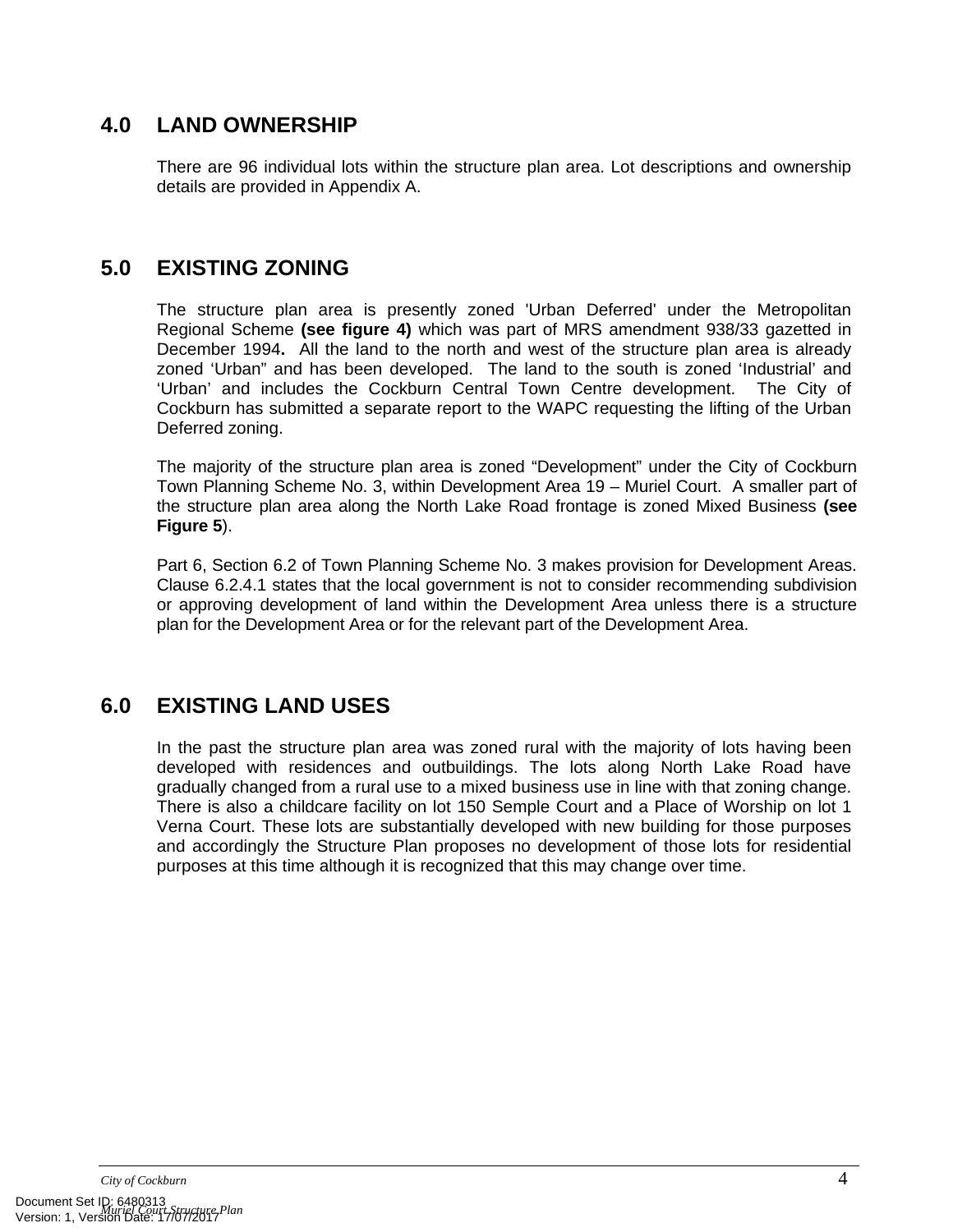## <span id="page-7-1"></span><span id="page-7-0"></span>**7.0 DEVELOPMENT OPPORTUNITIES AND CONSTRAINTS**

The previous sections have identified a number of opportunities and constraints that have an influence on the planning of the structure plan area. These together with other factors which are shown on **Figure 6** are described in this section.

## <span id="page-7-2"></span>**7.1 Remnant Vegetation**

There are no Bush Forever sites affecting the structure plan area. A search of the Department of Environment and Conservation's '*Threatened (Declared Rare) Flora'* database has been carried out and there have been no recording of Declared Rare Flora within the subject area. Furthermore, the City's Bushland Management Officer conducted a desk-top assessment for remnant vegetation. This was followed by an on-ground vegetation survey conducted between the middle of July 2007 to the end of August 2007. The results showed that although there were many lots that supported isolated native trees, only three areas contained remnant vegetation of any significance:

- Area 1 Lot 39 Verna Court;
- Area 2 Lots 53, 54 and 56 Muriel Court; and
- Area 3 Lots 80, 20, 21, 100, 101 and 102 Muriel Court, Lots 52, and 81 North Lake Road, Lots 53, 54, and 55 Tea Tree Close, and Lot 35 Kentucky Court

## **Area 1**

The bushland on Lot 39 Verna Court is generally in poor to very poor condition. The original vegetation would probably have been Grasstree heathland, Xanthorrhoea preissii, with occasional Coastal Blackbutt, Eucalyptus todtiana and WA Christmas Trees, Nuytsia floribunda. There are two small areas of slightly better ('fair') quality bushland at the southern end of the lot. It is recommended that the larger area be preserved although considerable weed control and some revegetation work will be required.



'Poor' condition bushland

'Fair' condition bushland



Has some ecological value but considerable weed control/re-vegetation work is required

Recommend preserving although some weed control/re-vegetation work is required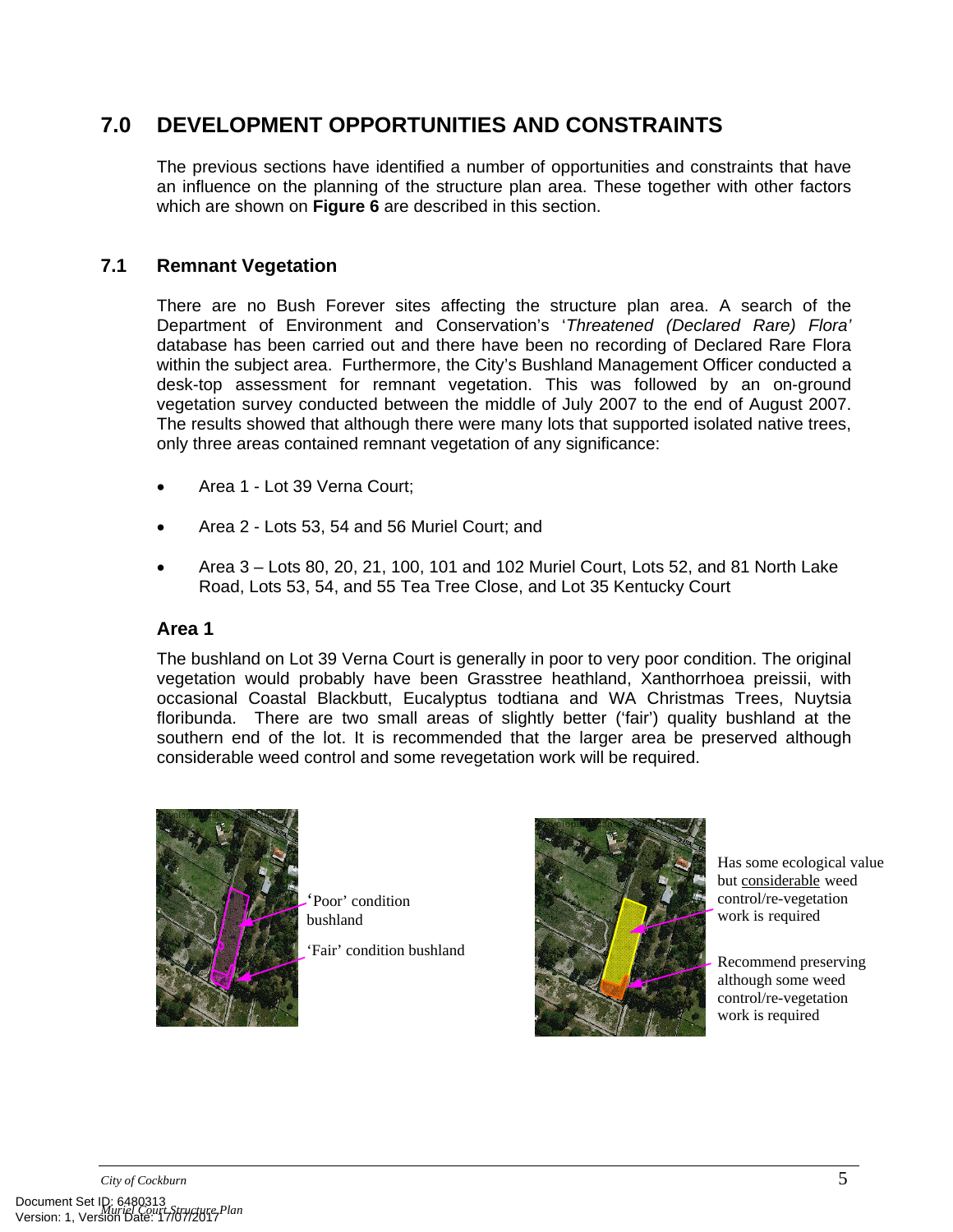## **Area 2**

The bushland on Lot 53 Muriel Court is a monoculture of Spearwood, *Kunzea glabrescens*  with two Stout Paperbarks along the northern boundary*.* Whilst the core is in very good condition*,* the firebreaks are very wide and weedy. It has some ecological value and the Spearwood is fairly easy to restore, however there are better areas worth preserving.

Lot 54 Muriel Court supports a monoculture of Flooded Gums, *Eucalyptus rudis,* comprising a stand of mature specimens near the northern boundary with saplings of several ages to the south. These are considered worth preserving.

Lot 56 Muriel Court supports Heathland with Holly Banksia, *Banksia ilicifolia*. It has the highest diversity of all the remnants. It is strongly recommended to preserve this although some weed control/re-vegetation work is required.



Very high diversity remnant

Has some ecological value however there are better areas worth preserving



Strongly recommend preserving although some weed control/ re-vegetation work is required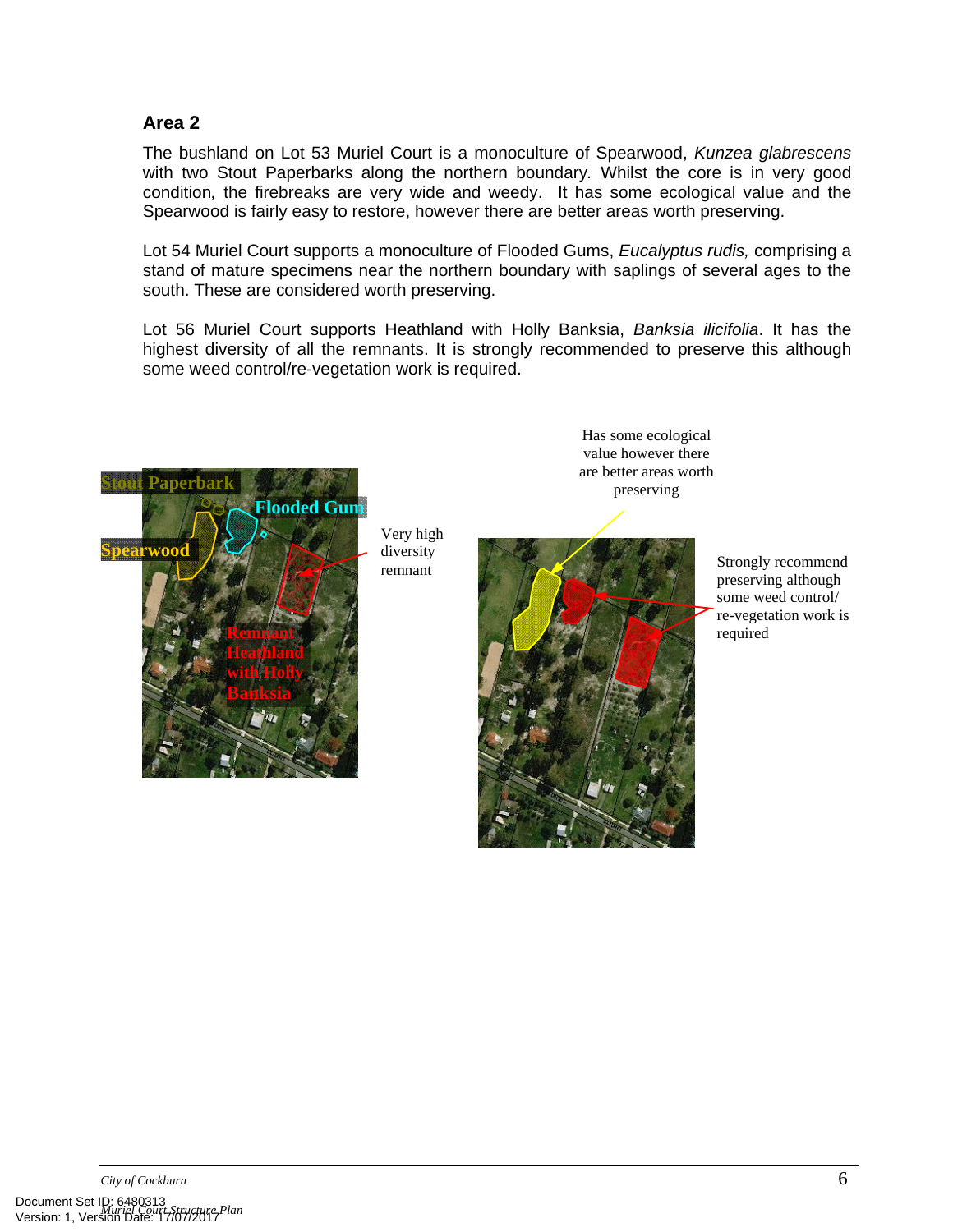### **Area 3**

Lots 80, 20, 21, 100, 101 and 102 Muriel Court, lots 52, and 81 North Lake Road, lots 53, 54, and 55 Tea Tree Close, and lot 35 Kentucky Court support a large wetland remnant in 'fair' to 'good' condition. The wetland exhibits a degree of 'zoning', with Stout Paperbarks, Melaleuca preissiana, along the north western edge, Flooded Gum, Eucalyptus rudis, in the core and mostly Freshwater Paperbarks, Melaleuca raphiophylla, in the south eastern corner. There is very little native understorey; it having been replaced by grass (predominantly Kikuyu) and Arum Lily. Sydney Golden Wattle, Acacia longifolia, is the major woody weed.



**& minor** *Astartea*



Recommend preserving although some weed control/re-vegetation work is required N.B. this area has now been almost completely cleared.

> Strongly recommend preserving although some weed control/ revegetation work is required

Has some ecological value but considerable weed control/re-vegetation work is required

The City's Bushland Management Officer has recommended that priority be given to preserving the remnant bushland on lots 54 and 56 Muriel Court, and the wetland remnant centered on lot 52 North Lake Road and lots 55 and 53 Tea Tree Close. Notwithstanding that the majority of the structure plan area has been cleared or vegetation modified in the past, landowners will be required to undertake a flora survey of existing vegetation and identify any significant trees than can be retained within the development. This is a requirement imposed by Council at its meeting held on the 13 November 2008 and will be undertaken at the subdivision application stage.

The three areas of significant vegetation have been incorporated in the POS areas shown on the structure plan.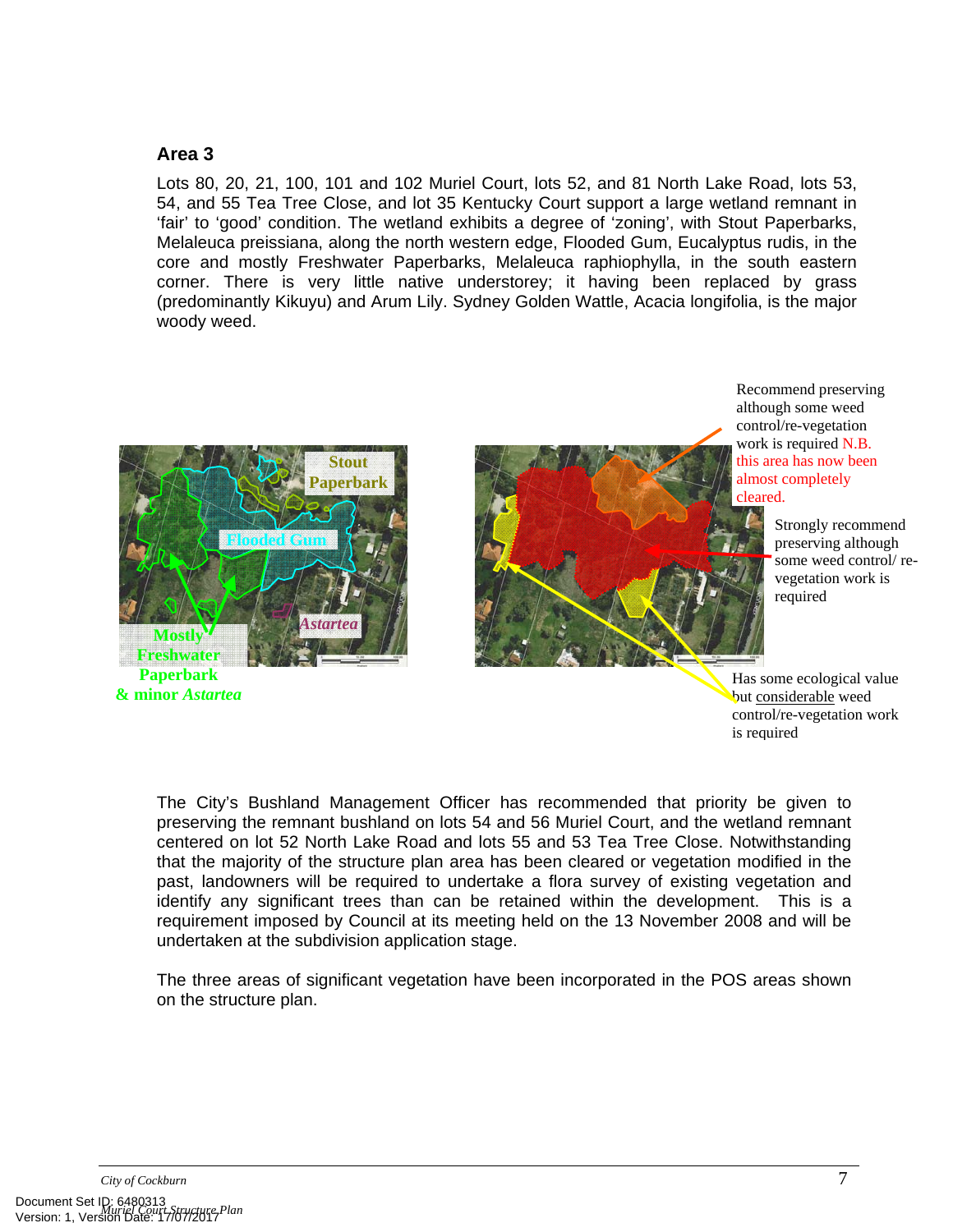## <span id="page-10-1"></span><span id="page-10-0"></span>**7.2 Fauna**

A search of the Department of Environment and Conservation's database has been undertaken and it has been confirmed that there have been no recordings of threatened or priority fauna within the structure plan area. However, there have been threatened species located within the surrounding area and accordingly it will be necessary for subdividing landowners to undertake a field investigation of Specially Protected (Threatened) Fauna at the subdivision stage (condition of subdivision). If identified these species are to be protected pursuant to the provisions of the *Wildlife Conservation Act 1950.* 

## <span id="page-10-2"></span>**7.3 Acid Sulphate Soils**

Western Australian Planning Commission Bulletin No 64 sets out the issues relating to acid sulfate soils and provides guidance on the matter. Regional mapping contained within Bulletin No. 64 (**Figure 6)** shows that there is a portion of land in the southwest part of the structure plan area that is high risk for acid sulphate soils whilst the remainder of the structure plan area is moderate to low risk acid sulphate soils.

Proposals for subdivision and development in the areas of high and moderate to low risk will need to address this issue in detail via site investigations and if necessary, management plans, prior to development or subdivision.

## <span id="page-10-3"></span>**7.4 Heritage Sites**

The structure plan area has one site listed on the Aboriginal Sites Register, Department of Indigenous Affairs (DIA) affecting the southwest corner of the structure plan area. The following lists the details concerning this site:

Site ID: 18937 Site Name: Yangebup Lake Status: Interim Register Access: Closed Site Type: Ceremonial, Mythological, and Historical

Site 18937 covers the whole area of Thomsons Lake, which is approximately 409ha. Only 1.82 ha of Site 18937 affects the structure plan area.

Two Aboriginal Heritage sites are also located south of the structure plan area.

Due to the high number of reported heritage sites within the surrounding area, it is possible that other sites have not yet been listed on the Register System may exist in the structure plan area. The Aboriginal Heritage Act 1972 protects all Aboriginal sites in Western Australia whether they are known to the DIA or not. An archaeological and ethnographic survey of the study area prior to any development may identify sites, which have not yet been recorded. This issue should be addressed by individual proponents in consultation with DIA at the subdivision stage. Similarly, landowners which are affected by Aboriginal Heritage sites are required to liaise with the DIA regarding the development of their property.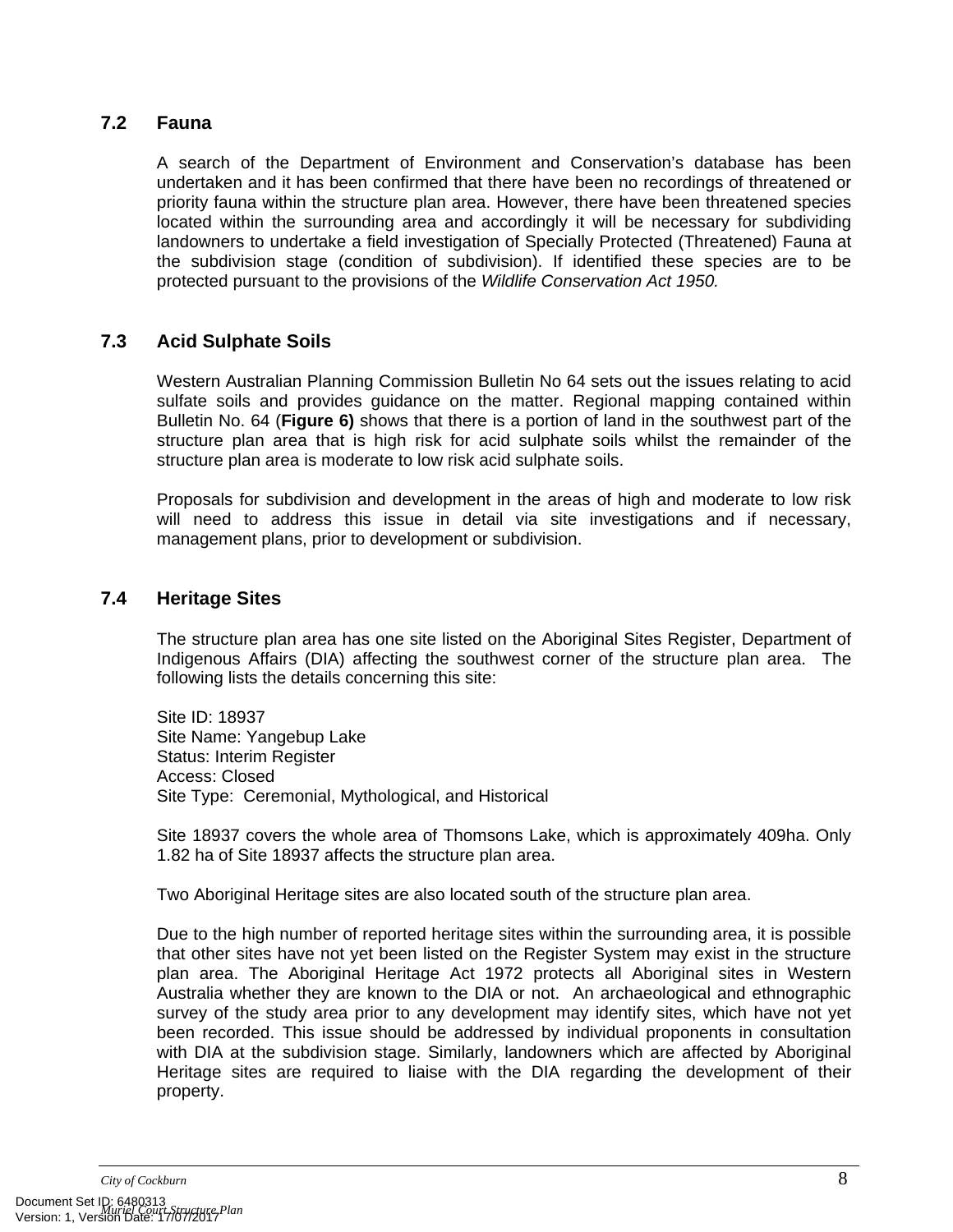The structure plan area also has one site listed under the Municipal Heritage Inventory. LGA Place No. 13, Dutch Windmill at Lot 500, No 196 Semple Court (See photo 1).



Photo 1: Heritage Site - Dutch Windmill.

The Windmill is a wooden structure about 20m high. Having a very authentic appearance, it is set amongst a large number of trees. Today it is the focal point of a nursery business with a carpark in front. This place has aesthetic and cultural significance. A Dutch coach maker started building the windmill as a residence in 1970. The Bylevelds bought the property in 1979. Though the Windmill is a residence it was always intended to be a business. The property has been extended for business purposes. It was one of the first modern nurseries in the area.

The windmill has a Management Category "C" under the Council's Municipal Inventory. Management Category "C" indicates *"Retain and Conserve if possible; endeavour to conserve the significance of the place through the provisions of City of Cockburn Town Planning Scheme; a more detailed heritage assessment may be required before approval is*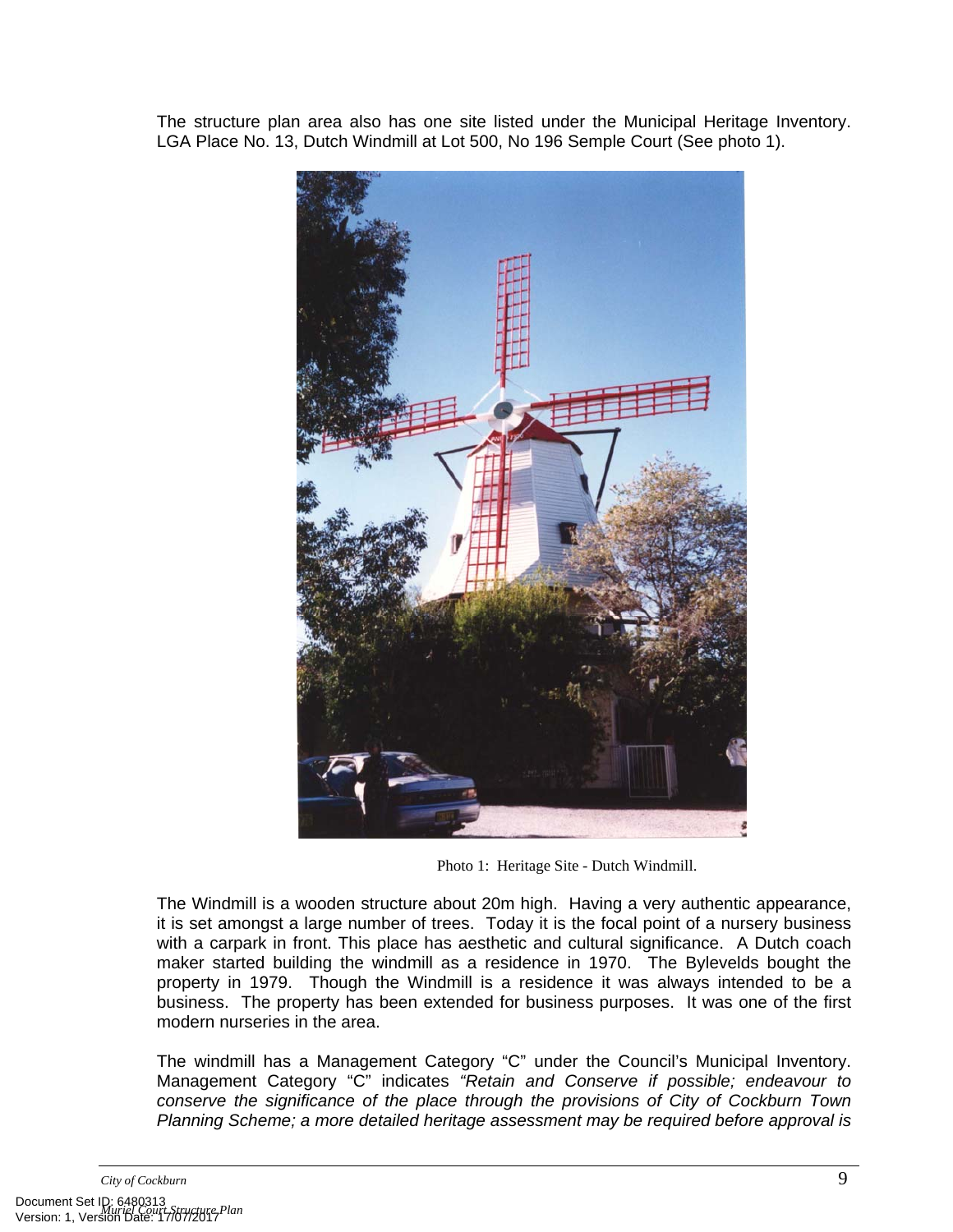<span id="page-12-0"></span>*given for any major redevelopment or demolition: photographically record the place prior to any major redevelopment or demolition".*

Accordingly, a detailed heritage assessment will be required to accompany any redevelopment or subdivision application for the site. The results of the heritage assessment will assist in determining the level of protection and future of the windmill.

### <span id="page-12-1"></span>**7.5 Wetlands**

The Department of Water (DoW) classifies wetlands into three Management Categories, those being Conservation, Resource Enhancement and Multiple Use wetlands. According to the DoW, the structure plan area contains three Multiple Use wetlands which are identified in **Figure 6**. The DoW describes Multiple Use wetlands as follows:

| Management category | <b>General Description</b>     | <b>Management Objectives</b>      |  |  |
|---------------------|--------------------------------|-----------------------------------|--|--|
| <b>Multiple Use</b> | Wetlands<br>with<br>few        | development<br>and<br>Use,        |  |  |
|                     | ecological<br>important        | should<br>be<br>management        |  |  |
|                     | functions<br>attributes<br>and | considered in the context of      |  |  |
|                     | remaining.                     | ecological<br>sustainable         |  |  |
|                     |                                | development<br>best<br>and        |  |  |
|                     |                                | management practice catchment     |  |  |
|                     |                                | planning<br>through<br>landcare.  |  |  |
|                     |                                | considered<br>Should<br>be<br>-in |  |  |
|                     |                                | strategic<br>planning<br>(e.g.    |  |  |
|                     |                                | drainage,<br>town/land<br>use     |  |  |
|                     |                                | planning)                         |  |  |

As identified in section 7.1 those portions of the wetland with residual ecological values have been identified and are proposed to be incorporated in Public Open Space areas within the structure plan.

### <span id="page-12-2"></span>**7.6 Site contamination**

Ace Environmental has conducted a Limited Preliminary Site Inspection report for the subject area and concluded that farming, poultry farming and a mechanical workshop with an underground fuel storage tank are the only potentially contaminating activities in the proposed development area. These properties are listed below and therefore require a Preliminary Site Inspection (PSI) to be carried out to the satisfaction of the Council prior to subdivision or development.

- Lot 36 Verna Court (Potentially contaminated fill)
- Lot 39 Verna Court (Potentially contaminated fill/ uncontrolled fill)
- Lot 11 Semple Court (Market garden)
- Lot 63 Muriel Court (Above ground fuel tanks, leakage, oil drums, piles of batteries)
- Lot 131 North Lake Road (Underground storage tanks will require referral to Department of Environment and Conservation)

The report also identified a large amount of materials that are considered potentially contaminating such as piles of rubbish and uncontrolled fill, car wrecks, workshops, old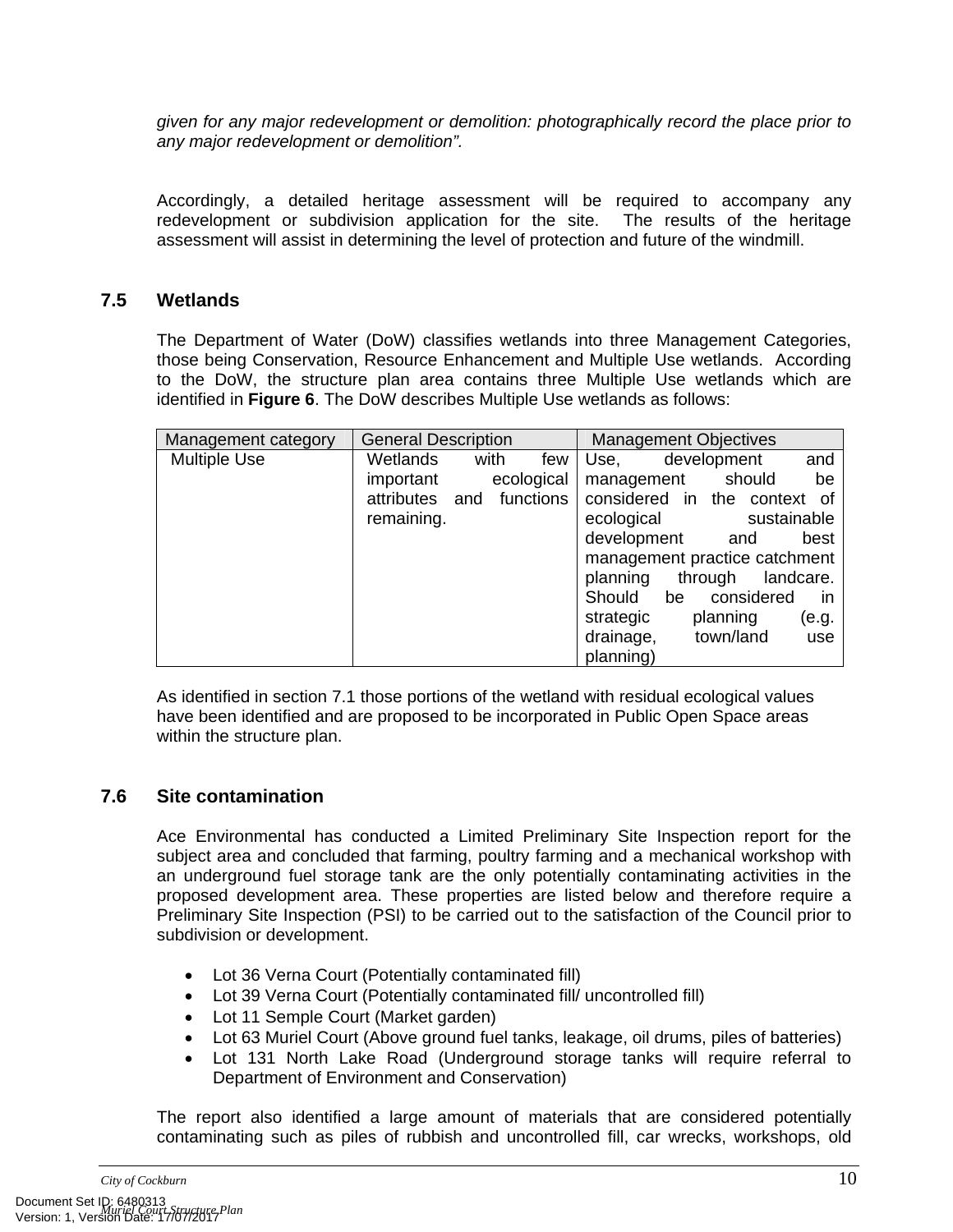<span id="page-13-0"></span>tyres, oil drums, signs of oil staining, fuel leakages and piles of batteries. Based on this information, subdividing landowners of the lots listed below will be required to undertake further investigation, (not necessarily in the form of a preliminary site investigation) prior to subdivision or development.

- Lot 1 Verna Court (Fill was mentioned onsite but no detail as to what type i.e. in other descriptions fill has been described as sand, potentially contaminated or uncontaminated)
- Lot 15 Semple Court (Oil drums)
- Lot 46 Semple Court (Batteries, oil/paint drums)
- Lot 47 Semple Court (Oil drums)
- Lot 13 Muriel Court (Potential asbestos fence requires correct removal/ disposal)
- Lot 30 Muriel Court (Fill as in Lot 1 Verna Court)
- Lot 48 Muriel Court (Fill as in Lot 1 Verna Court)
- Lot 61 Muriel Court (Oil drums and fill as in Lot 1 Verna Court).
- Lot 62 Muriel Court (Blue drums –unknown)
- Lot 65 Muriel Court (Potential asbestos roofing material requires correct removal/disposal)
- Lot 101 Muriel Court (Oil drums, oil staining)
- Lot 1 North Lake Road (Possible fuel storage)
- Lot 32 North Lake Road (Rubbish tip)
- Lot 73 North Lake Road (Some chemical storage)
- Lot 75 North Lake Road (Truck washdown area, oil staining)

Ace Environmental also concludes that it did not identify any environmental issues that would prevent the subject area from being classified suitable for residential development. The only exception is the underground fuel storage tanks on Lot 133 North Lake Road which in any event is not proposed for residential development under the structure plan. Appendix B contains a copy of the Limited Preliminary Site Investigation report.

## <span id="page-13-1"></span>**7.7 Ground Water Levels**

The District Water Management Strategy prepared by Cardno BSD indicates that there will be some level of fill required in certain locations to achieve the minimum separation to the Design Regional Control Groundwater Level Contours provided in the Arterial Drainage Scheme Review Report which was prepared by David Wills and Associates Consulting Engineers. Full details of the groundwater level areas requiring fill and the drainage strategy are outlined in the Cardno BSD report which is located within Appendix C.

## <span id="page-13-2"></span>**7.8 Jandakot Airport**

The structure plan area is not affected by State Planning Policy 5.3 Jandakot Airport which controls land uses and noise issues. However, separate to this policy Jandakot Airport does control the height of buildings and structures around the airport to ensure that it operates safely. Appendix D shows the Obstacle Limitation Surfaces (OLS) around Jandakot Airport which is incorporated into the Jandakot Airport Master plan. This stipulates a maximum height of 73.5m AHD for the subject area. Jandakot Airport has advised that a new OLS plan is being drafted for their new master plan and will be released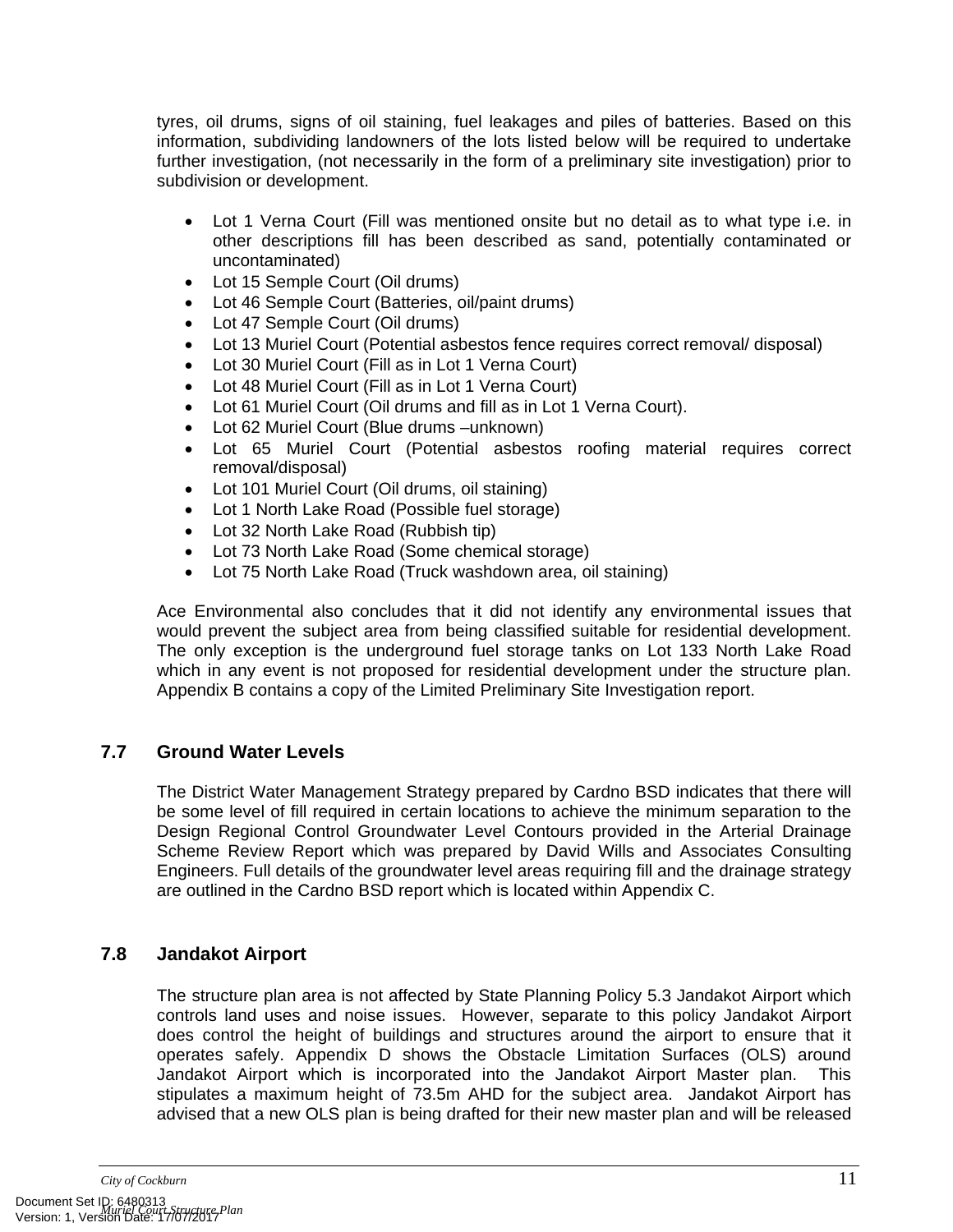<span id="page-14-0"></span>shortly. Therefore, applicants for large multi storey developments should liaise with Jandakot Airport early in the planning process to ensure height issues are addressed.

## <span id="page-14-1"></span>**7.9 North Lake Road**

According to the City of Cockburn District Traffic Study, North Lake Road is forecast to have 33,100 to 32,900 vpd in 2031. A mixed business precinct fronts North Lake Road between Semple and Kentucky Courts.

Scheme Amendment No 62 was recently approved which included extending the Development Area 19 boundary to include this Mixed Business zone. The Amendment also involved incorporating provisions into the Scheme relating to the North Lake Road Vehicle Access Policy Plan. The Vehicle Access Plan aims to reduce and rationalise crossovers to strategic locations which coincide with planned median openings to the future North Lake Road duplication. The crossover locations allow for good sight lines and provide space for deceleration lanes. A right-of-carriageway system through the front carpark area is also proposed linking properties to these strategic access points and secondary streets. Appendix E contains a copy of the North Lake Road Vehicle Access Policy Plan.

## <span id="page-14-2"></span>**7.10 Noise and Vibration from the Kwinana Freeway and Railway**

 Noise and vibration from the Kwinana Freeway and the Perth to Mandurah railway line has the potential to affect the subject area. It will be necessary for noise studies to be carried out for those properties which abut the Kwinana Freeway reserve to demonstrate that the appropriate noise standards can be met. These studies are required to be undertaken at the subdivision stage to determine the noise levels of the site, the extent of noise affected area and management measures which can be implemented through development of the site to meet the requirements within the WAPC's *Statement of Planning Policy: Road and Rail Transport Noise*. Suitable measures may include an upgrading to the noise wall, the orientation of openings and outdoor living areas and noise amelioration through building design and construction as to limit the entry of noise, through upgrading glazing, ceiling insulation and sealing of air caps. Notifications on title may also be required.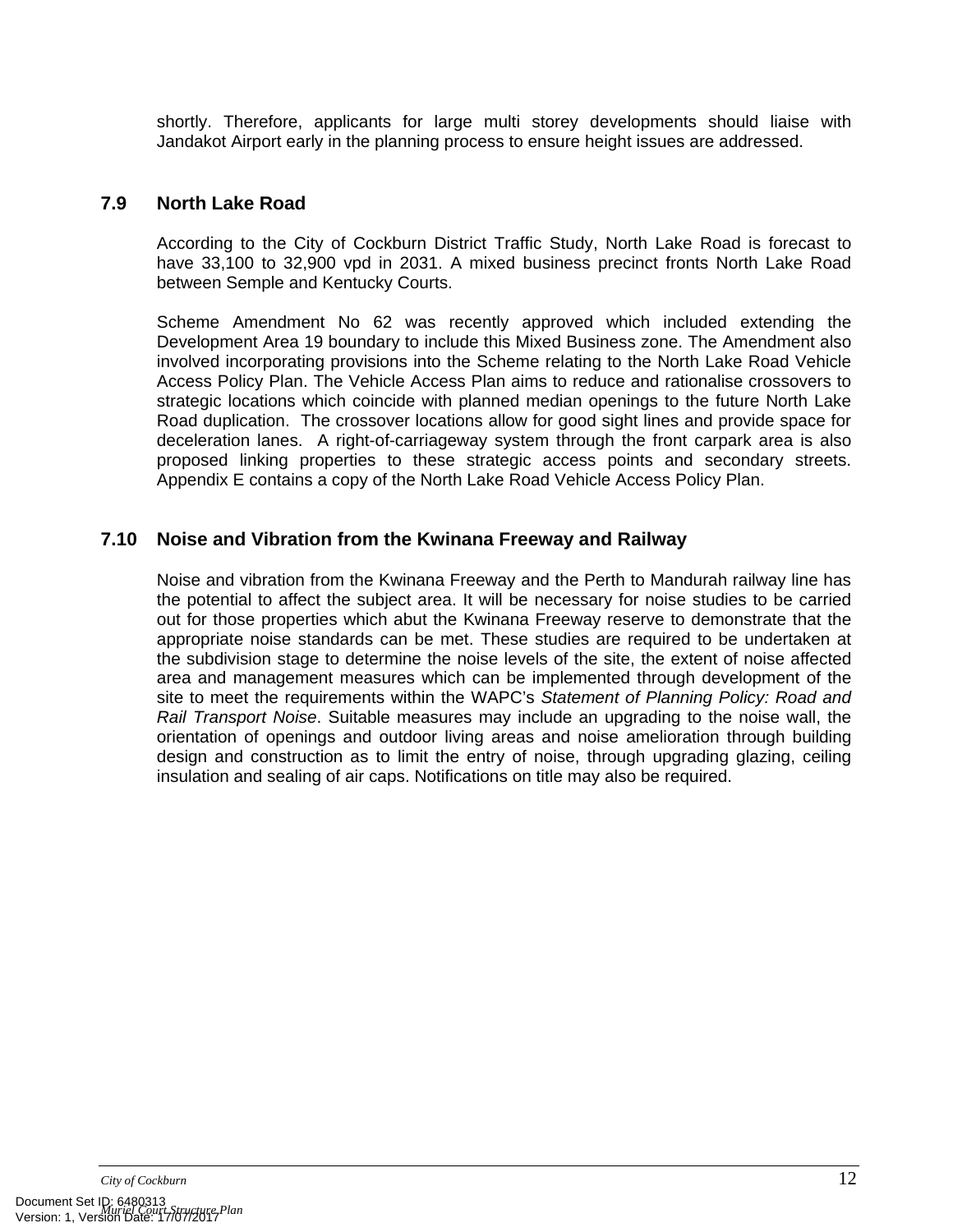## <span id="page-15-1"></span><span id="page-15-0"></span>**8.0 STRUCTURE PLAN**

The Structure Plan is shown in **Figure 7** and contains a diverse range of residential densities and an existing Mixed Business area fronting North Lake Road.

### <span id="page-15-2"></span>**8.1 Introduction**

The structure plan has been prepared by the City's Strategic Planning Officers in consultation with Koltasz Smith Planning Consultants with input from the City's Engineering, Parks and Environmental Officers.

It is considered that the draft structure plan incorporates sound planning and environmental principles/objectives consistent with the Western Australian Planning Commission's "Liveable Neighbourhoods" and "Network City" documents. This includes providing a diverse compact urban area to support the Cockburn Central activity centre/train station as both an origin and destination and encourage land use and transport integration. Facilitate the protection of environmental areas and promote sustainability by encouraging alternative modes of transport such a walking, cycling and public transport use.

## <span id="page-15-3"></span>**8.2 Design Philosophy**

The structure plan has been designed employing the general principles of the WAPC's "Liveable Neighbourhoods" which promotes a greater sense of place and community, as well as providing a more legible and equitable urban environment that is robust enough to adapt to changing circumstances over time.

Key planning principles for the structure plan are as follows and have been categorized according to the elements of Liveable Neighbourhoods:

#### *Community Design*

- Maximise densities within the walkable catchment of the Cockburn Central Regional Centre.
- Provide medium residential densities beyond the walkable catchment and adjacent areas of high amenity (POS) and high frequency public transport routes (Semple/Muriel Court).
- Minimise the need for land exchanges between landowners whilst recognizing the complexities associated with the highly fragmented development cell.
- Provide a balanced range of densities to provide a diverse range of housing types.

#### *Movement Network*

• Create a strong east-west movement network that reflects constraints (created by existing lot configurations) that maximises connectivity and efficiency of pedestrian/vehicular movement and simplifies subdivision design.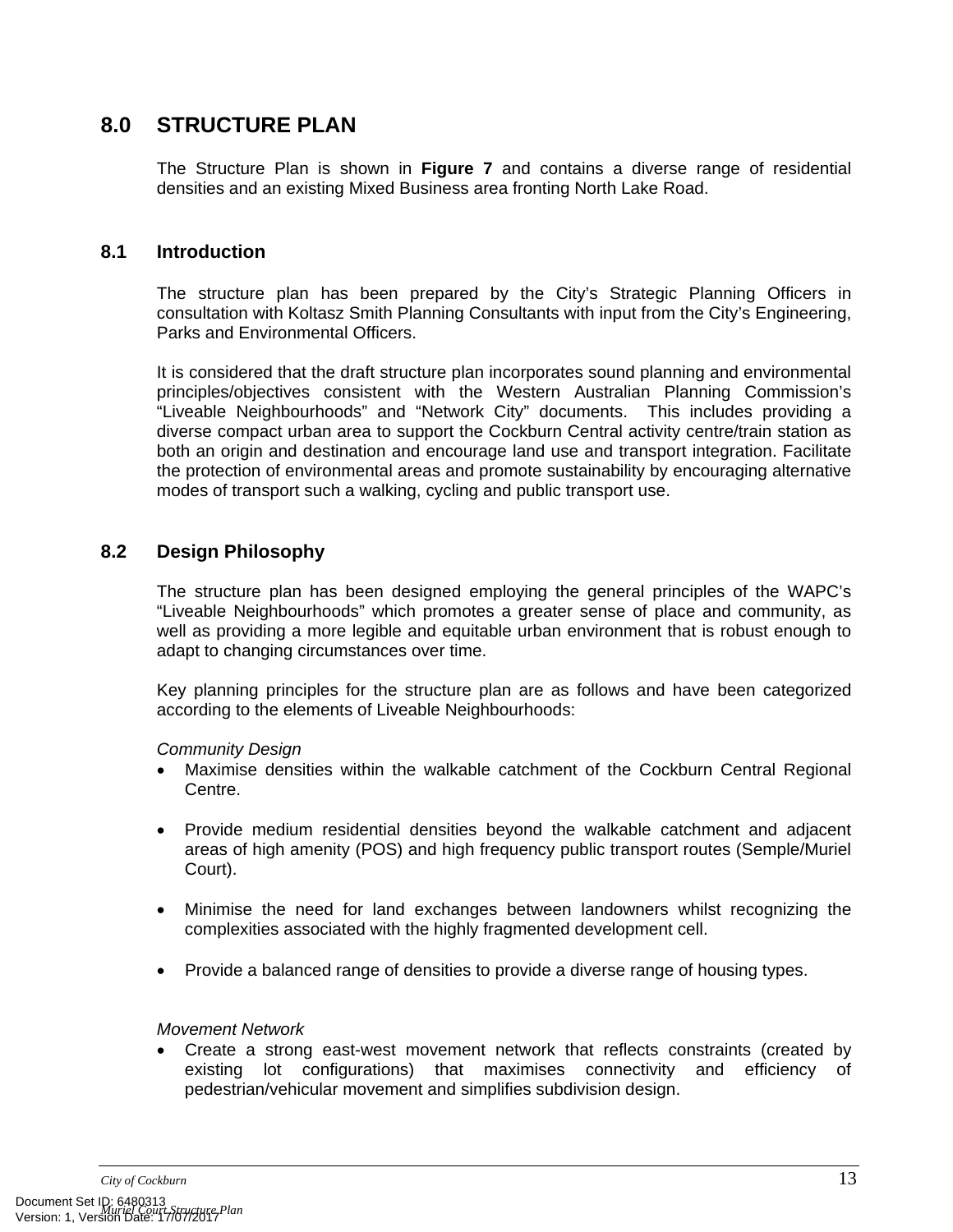- Minimise traffic conflict and promote high quality streetscapes along Muriel and Semple Courts by promoting rear loaded lots.
- Provide a street and pedestrian network that enables direct, quick and safe pedestrian and cyclist access to and from the transit facility.
- Create a highly connected and permeable street network with an emphasis on Muriel and Semple Courts being the primary 'spine' roads.
- Maximise equity between landowners by sharing where possible, the placement of access streets, laneways and public open space etc.

#### *Lot Layout*

- Within the constraints of existing lot configurations, develop a robust network of streets with street blocks which maximise efficient movement, the creation of regular shaped lots and maximise solar orientation for dwelling construction.
- Appropriate interfacing of residential lots with surrounding uses such as the Kwinana Freeway and the mixed business zone.
- Maximise the ability for land owners to develop independently given the fragmentation of ownership.
- Provide a range of densities to promote variety in lot product and ensure appropriate density targets are met.

#### *Public Parkland*

- Placement of public open space to preserve and enhance existing environmental features (wetlands and remnant vegetation).
- Provide a suitable balance between active and passive recreation.

#### *Activity Centres and Employment*

- Provide office and residential uses within the walkable catchment of the Cockburn Central activity centre/train station to support and strengthen the centre as an origin and destination.
- Provide a local centre to provide for the day to day needs of the residents.

#### *Schools*

• Provide good pedestrian, cycle and vehicular access to existing and possible future schools.

#### *Urban Water Management*

• Promote water sensitive urban design and the integration of drainage infrastructure within POS where applicable in accordance with the DoW's requirements.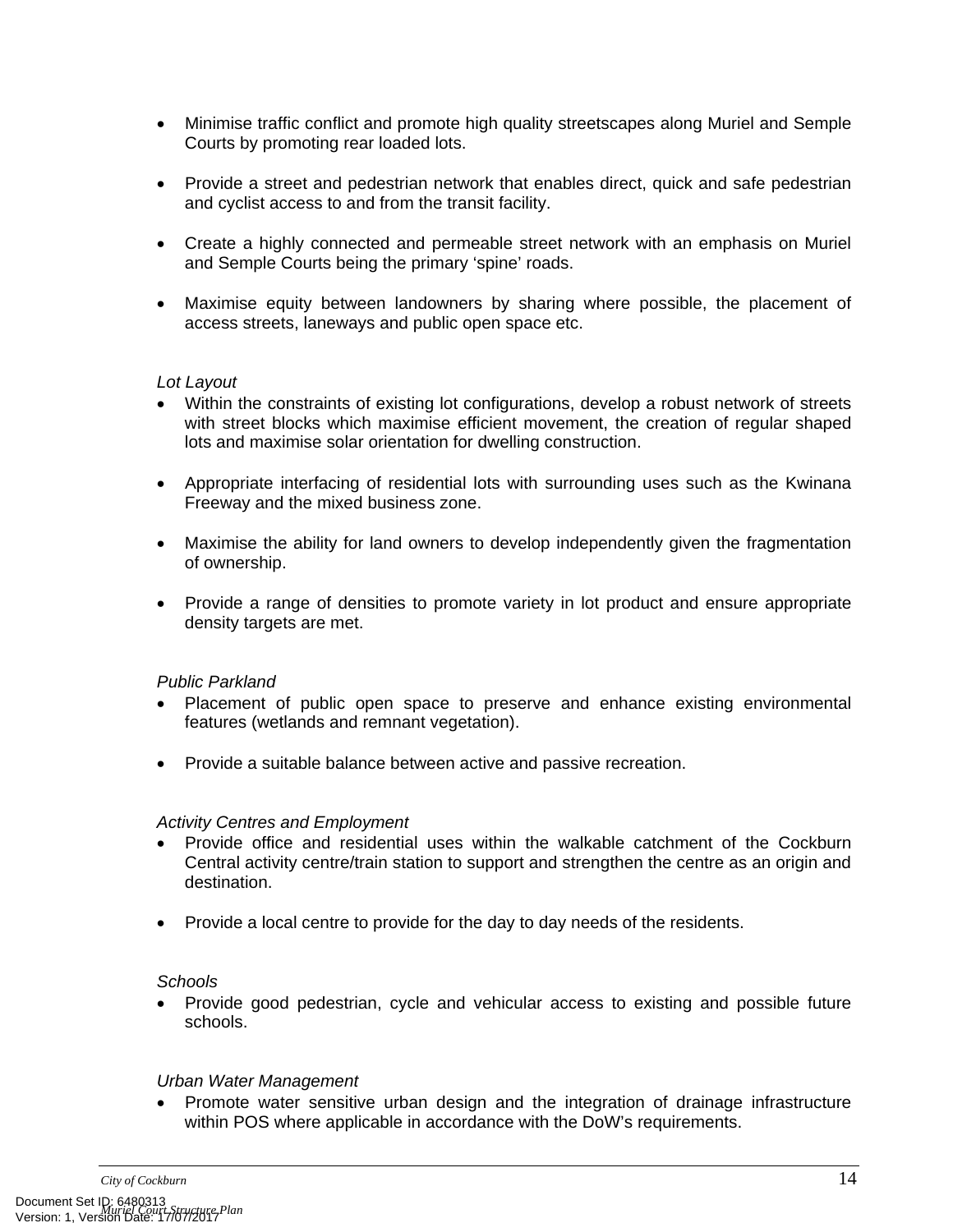<span id="page-17-0"></span>*Utilities* 

• Promote a network of streets which facilitate the delivery of essential services and utilities.

## <span id="page-17-2"></span><span id="page-17-1"></span>**8.3 Community Design**

### 8.3.1 Residential Densities and Yield

The structure plan proposes a range of densities to provide a variety of housing types. This includes densities of R20, R25, R40, R60, R80 and R160. In general, the higher densities have been provided within the walkable catchment of the train station, along proposed bus routes and around areas of Public Open Space (POS). Lower densities have also been incorporated to provide a suitable land use transition and provide a variety of housing types.

To ensure consistency and justify the variety of densities within the structure plan area, the following 'rules' have been applied:

| Rule                                                                  | R-Code           |
|-----------------------------------------------------------------------|------------------|
| Within 800m of train station                                          | R <sub>160</sub> |
| Adjoining the south eastern park<br>2.                                | R <sub>160</sub> |
| Muriel Court (Boulevard frontage) east of the realigned Semple<br>3.  | R <sub>80</sub>  |
| Court                                                                 |                  |
| Realigned Semple Court frontage<br>4.                                 | <b>R60</b>       |
| Adjoining parks outside 800m catchment<br>5.                          | R <sub>60</sub>  |
| Adjoining to R160 land<br>6.                                          | <b>R80</b>       |
| Adjacent to Freeway                                                   | R40              |
| Land with street frontage and rear laneway access<br>8.               | R40              |
| Land abutting the Mixed Business area<br>9.                           | R <sub>20</sub>  |
| 10. Land immediately north of 9 above                                 | R <sub>25</sub>  |
| 11. Provide a local centre zone on the northern corners of the Muriel | <b>R80</b>       |
| Court and the realigned Semple Court intersections.                   |                  |

The higher densities are necessary to support the Cockburn Central activity centre/train station and are in accordance with Transit Oriented Development Principles contained within WAPC's Development Control Policy 1.6, Liveable Neighbourhoods and Network City. Higher densities outside the walkable catchment are also necessary to provide a suitable transition and "stepping down" in zoning and provide variety and diversity.

Higher densities have also been provided along the 'main spine roads' (realigned Semple Court and Muriel Court) and around POS to increase surveillance. Lower densities of R25 are provided adjoining the existing low density residential area to the west and where medium density is not justified under the above table. A residential R20 area is provided abutting the Mixed Business area (Restricted Use – Non Residential) to provide opportunity for larger and longer lots which allow for a suitable transition in the form of a rear garden to the Mixed Business zone. Higher densities such as R60 and R80 are provided in some cases where other location requirements justify that a higher coding is required such as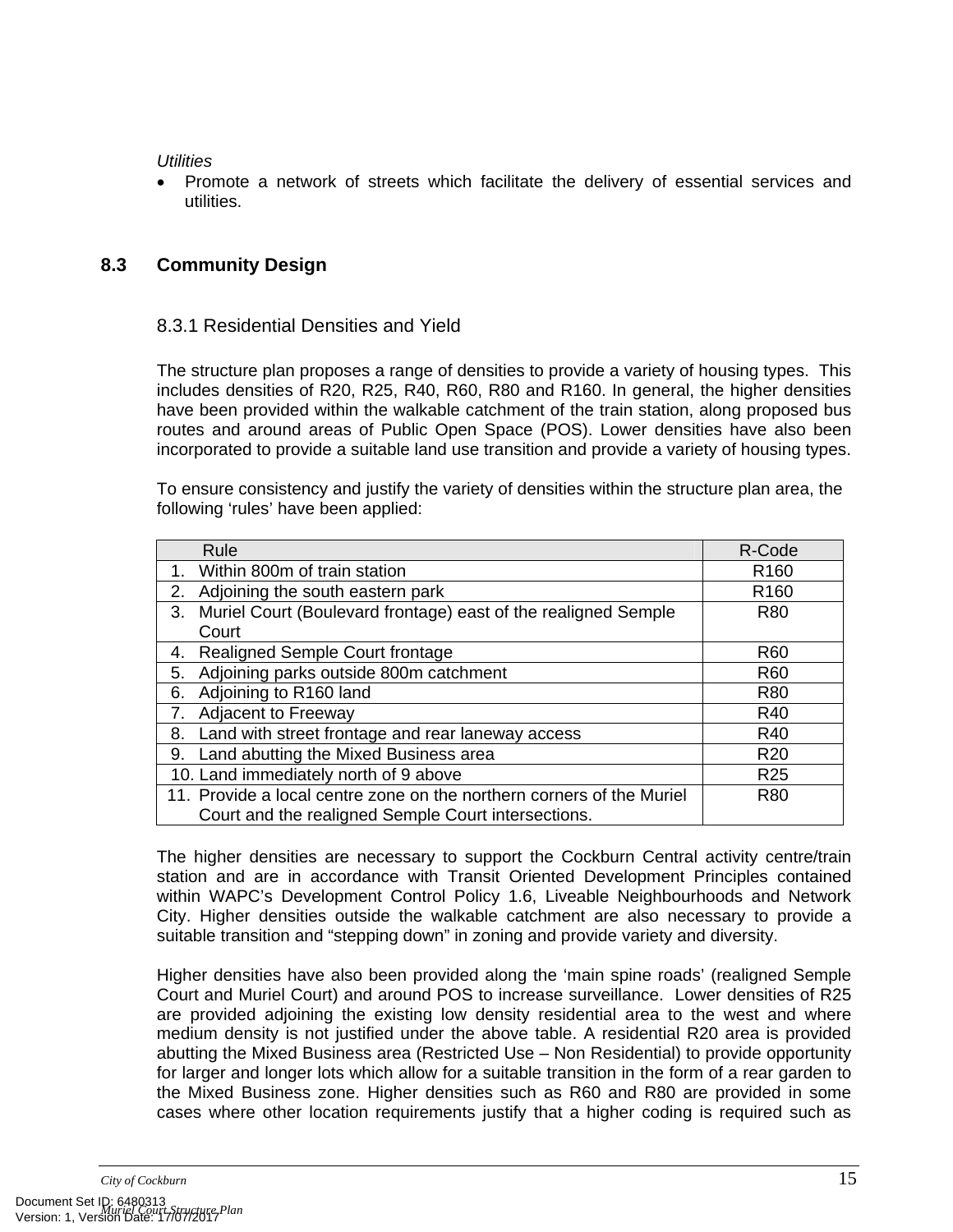<span id="page-18-0"></span>overlooking POS or providing a suitable transition between the R160 and lower density codes.

| Residential<br>density | Estimated maximum<br>number of dwellings | Percentage of<br>total | Estimated minimum number<br>of dwellings (75% of<br>nominated density |
|------------------------|------------------------------------------|------------------------|-----------------------------------------------------------------------|
| R <sub>20</sub>        | 32                                       | 1.1                    | 24                                                                    |
| <b>R25</b>             | 290                                      | 10.0                   | 217                                                                   |
| R40                    | 181                                      | 6.2                    | 135                                                                   |
| R60                    | 497                                      | 17.2                   | 373                                                                   |
| R80                    | 588                                      | 20.3                   | 441                                                                   |
| R <sub>160</sub>       | 1306                                     | 45.2                   | 980                                                                   |
| <b>Total</b>           | 2894                                     | 100                    | 2512                                                                  |

The table below indicates the estimated projected dwelling numbers based on the proposed densities.

*Note: The above figures do not include residential development within the Restricted Use-Office/R160 area fronting North Lake Road (which can accommodate an additional maximum of 459 dwellings).* 

To ensure suitable density targets are achieved, the City is adding a requirement to its Town Planning Scheme (within the DA 19 provisions) requiring all subdivision and development to achieve at least 75% of the nominated density. This is being incorporated into the Scheme via Town Planning Scheme Amendment No 67 which has been approved by the City and is currently with the WAPC for final approval. Applying the minimum 75% density requirement will ensure that a minimum gross residential density of 31.8 dwellings per hectare is achieved over the entire structure plan area. Within the 800m walkable catchment a minimum gross residential density of 77.8 dwellings will be achieved. This is well in excess of the gross residential target density of 40 dwellings per hectare for the 800m walkable catchment nominated under liveable neighbourhoods.

## <span id="page-18-1"></span>8.3.2 Transport Orientated Development

The south western corner of the subject area is located within the 800m walkable catchment of the Cockburn Central train station. A density of R160 has been applied within the walkable catchment to facilitate the critical mass necessary to support the activity centre and train station. Densities of R160 and R80 have also been applied outside the walkable catchment and along the proposed bus route (Muriel Court) to further support the train station and activity centre.

A Residential/Office precinct (Residential R160 with Restricted Use Office) is provided for the existing Mixed Business area within the walkable catchment. This allows higher density residential and office uses to coexist and maximize intensive uses close to the train station. This provides an extension of the Cockburn Central activity centre and supports it as a truly diversified regional centre, offering a higher level of service to the broader location. The Restricted Use of Office will also reduce the land use conflict with the R160 development as office and residential can be appropriately integrated more so then other uses that are allowed within the Mixed Business zone. The proposed design guidelines will address issues such as the relationship and management of different uses on-site and on adjacent development.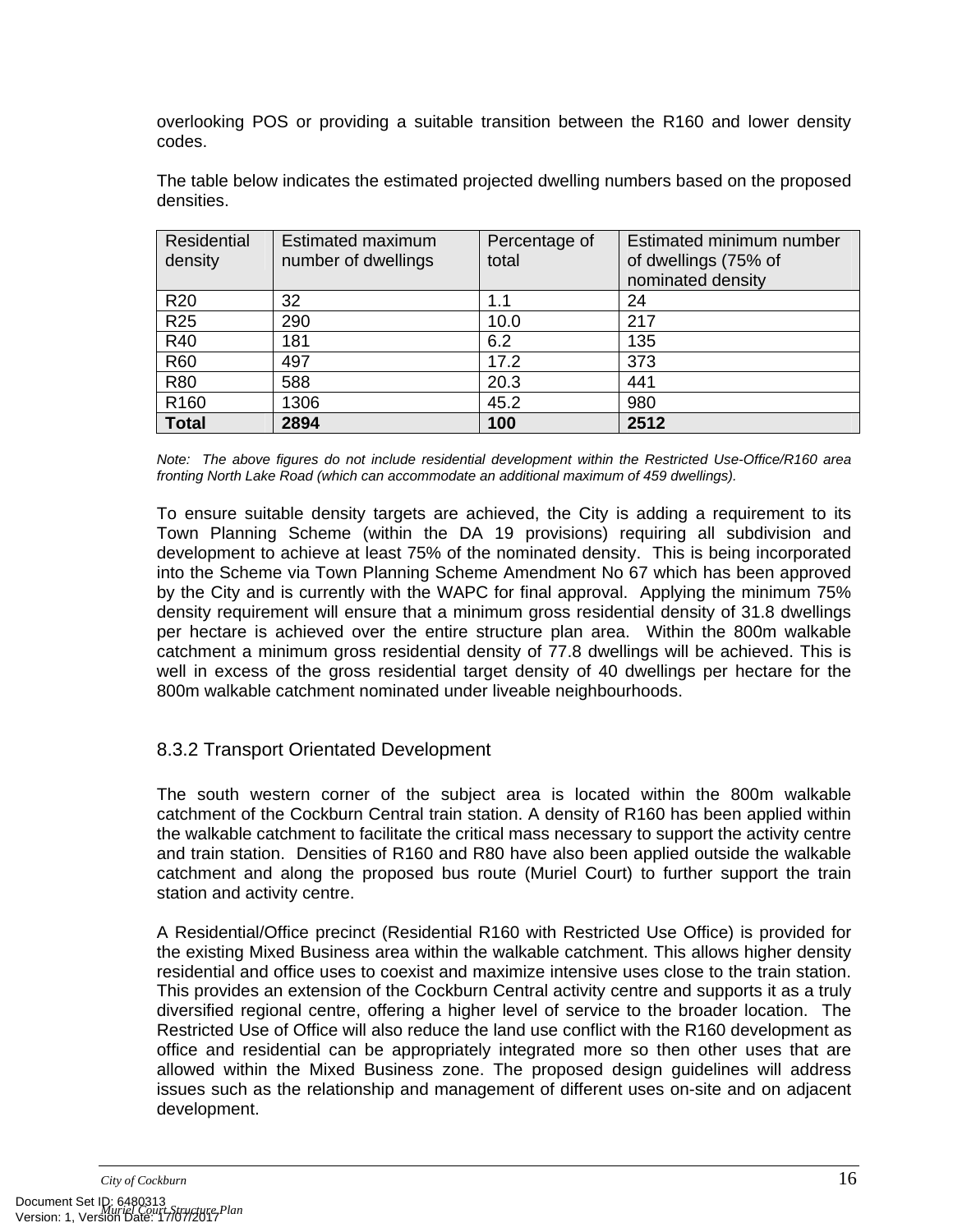<span id="page-19-0"></span>As mentioned previously, developers will be required to develop at least 75 per cent of the nominated density to ensure that appropriate density targets are met.

The structure plan also recognizes that people walk (or use alternative modes of travel) beyond the 800m walkable catchment and accordingly a range of densities from R20 to R160 are proposed. This will facilitate the diversity of dwelling types necessary to accommodate future housing choices and encourage a diverse residential population within the catchment area. A future bus service will be provided through the centre of the structure plan which will further encourage alternative modes of transport and maximize patronage to the station.

A highly connective, legible, grid pattern street network is proposed to facilitate permeability and provide a choice of routes which encourages walking to the station. The design guidelines will ensure high quality built form is achieved that creates a safe and interesting environment. Similarly in regards to the public domain, well lit, safe and interesting streets will be provided to stimulate walking and cycling. Traffic lights with a pedestrian phase will be provided at the North Lake Road and Kentucky Court intersection which will provide a safe route to the town centre and train station as well as the existing dual use path along the freeway. The overall pedestrian/cyclist movement system plan within Appendix F illustrates the highly connected path network linking to the train station.

The POS within the walkable catchment will be rehabilitated through the DCA contribution to a high standard to retain its environmental value as well as landscaped where appropriate to allow for passive recreation and walking areas. Careful consideration will be given to the design of the POS to ensure it maintains its environmental values, is safe and maximizes walking opportunities.

It is noted that the South Lake Train Station is shown on the South West Railway Master Plan however the Public Transport Authority has indicated that the train station will not be constructed and accordingly the structure plan has provided densities on the assumption that the station will not go ahead. However, a highly connected grid road street system has been provided which could accommodate higher density in the event that the train station is developed. The street system is also highly conducive to providing good direct access if the train station is provided.

## <span id="page-19-1"></span>**8.4 Lot Layout**

Liveable Neighbourhhoods encourage lots to be either orientated north-south or east-west and the structure plan has generally achieved this requirement. The highly fragmented ownership and existing orientation of lots and streets means that the complete orientation of roads is impossible to achieve without imposing severe land exchanges that would compromise development. Given these constraints, the structure plan achieves good orientation to maximize lots with solar access. For example, all the north-south roads are orientated between N20 degrees and N340 degress, except the realigned Semple Court south of Muriel Court and the road immediately adjacent the Kwinana Freeway.

The proposed road layout will enable regular shaped lots to be created that allow dwellings to have sunny outdoor space, to be energy efficient and have living areas which face north. Furthermore, design guidelines will be created which reinforce environmentally sustainable design principles to be incorporated into dwelling design.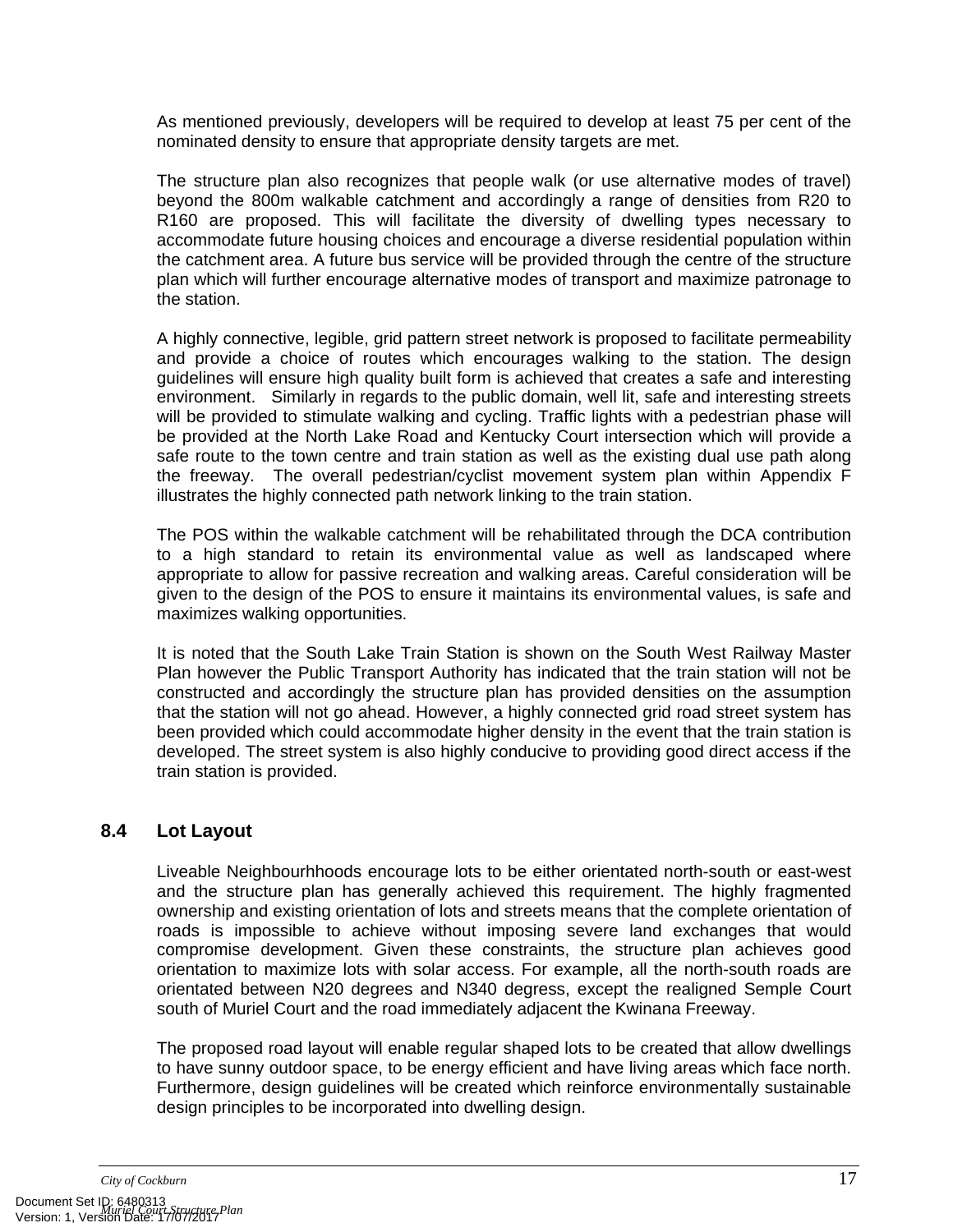## <span id="page-20-2"></span><span id="page-20-1"></span><span id="page-20-0"></span>**8.5 Movement Network**

## 8.5.1 Realigned Semple Court

The most significant issue to be addressed in the structure plan is the impact of increased traffic on existing roads, especially Semple Court. Traffic forecasts show that traffic at the northern end of Semple Court will increase from 4200 vpd to 9500 vpd whilst near North Lake Road the traffic volumes will increase from 3000 vpd to 5500 vpd as detailed in the traffic study prepared by Uloth and Associates (refer Appendix G for full report). Given these forecasts, there will need to be traffic signals at North Lake Road and Berrigan Drive and also at the intersection of Berrigan Drive and Elderberry Drive. At the projected volumes Semple Court would be an Integrator Arterial B and require special treatment. The current direct access of driveways onto Semple Court and the impact on residents living along Semple Court is an issue that needs to be properly resolved.

A number of road options have been investigated including the widening of existing Semple Court by 5 -10m on the east side to allow for the construction of on-street parking or access places, secondly deviating that portion of Semple Court north of Thomas Street some 60m to the east so that a new purpose built road can be constructed parallel to existing Semple Court or thirdly deviating that portion of Semple Court north of Thomas Street some 250m to the east thus creating a purpose built road that would form a four way intersection with Elderberry Road.

It is considered that deviating Semple Court to form a four way light controlled intersection with Elderberry Drive is the preferred strategy for overall traffic movements and accordingly is proposed within the structure plan.

It should be noted that the realignment of Semple Court as proposed will require the acquisition/resumption of land between Verna Court and Berrigan Drive owned by the WA Planning Commission and the Department of Education and Training north of Berrigan Drive for the deviation of Elderbery Drive. Landowners south of Verna Court which are affected by the deviation will also be compensated for the over and above costs of providing and construction of a standard road. These costs will form part of the proposed Development Contribution Area No 11 (DCA 11) for the area which is being considered as part of TPS Amendment No 67. The City have engaged consultants to map and design Semple Court and the widening of Muriel Court upfront which will enable subdividing landowners to incorporate this directly into their subdivision applications, providing greater certainly and coordination.

## <span id="page-20-3"></span>8.5.2 North Lake Road

North Lake Road (District Distributor) abuts the study area and is classified as an 'Other Regional Road' under the MRS. The second carriageway is proposed to be constructed between 2012 and 2014. The eastern end of North Lake Road is intended to be realigned to include the Tea Tree Close road reserve. Traffic lights will be installed at the North Lake Road and Kentucky Court intersection and part of these costs will be covered by the proposed Development Contribution Area 11.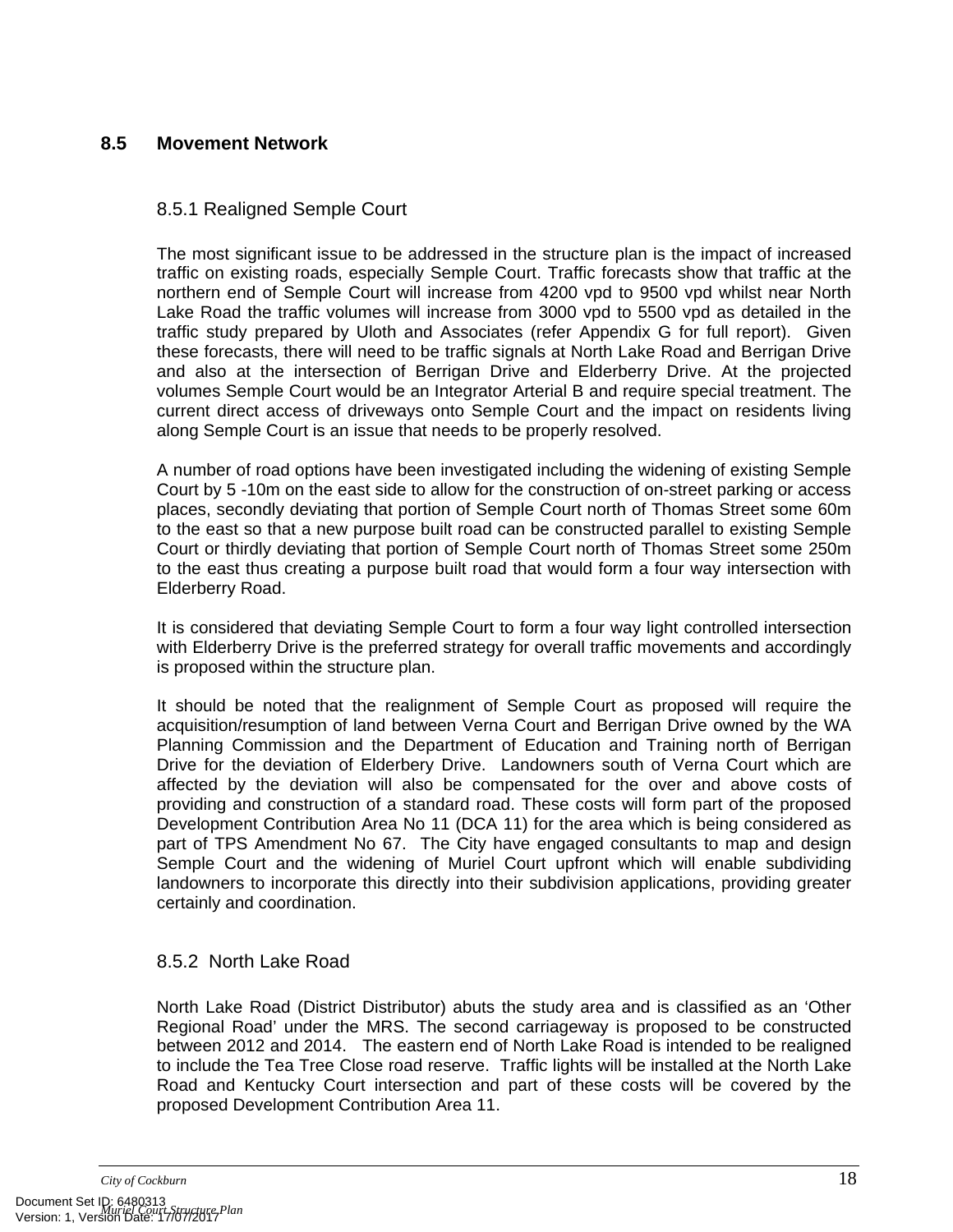<span id="page-21-0"></span>The North Lake Road Vehicle Access Policy Plan was approved as part of Town Planning Scheme Amendment No 62 in 2008 for the Mixed Business lots which front North Lake Road. This Plan reduces and rationalizes crossovers along North Lake Road to strategic locations which coincide with planned median openings to the future North Lake Road duplication. The crossover locations allow for good sight lines and provide space for deceleration lanes. A right-of-carriageway system is also proposed linking properties to these strategic access points and secondary streets. The Vehicle Access Plan is contained within Appendix E. All development shall be in accordance with the Vehicle Access Plan or any other arrangement as considered acceptable to the Local Government.

### <span id="page-21-1"></span>8.5.3 Other Roads

Muriel Court is proposed to link to Kentucky Court to improve access to the Cockburn Central Town Centre and to provide an option for a new bus route directly to the Town Centre. Muriel Court will be developed as a Neighbourhood Connector A in accordance with Liveable Neighbourhoods. Both the realigned Semple Court and Muriel Court are proposed to be developed as boulevard streets with on-street parking, street trees and rear laneway access. The use of rear laneways will ensure all development fronts the main road and avoid traffic conflict. The realigned Semple Court and Muriel Court will form the 'core' or 'spine' of the neighbourhood and as mentioned previously Semple Court realignment is currently being designed by Engineers engaged by the City.

A highly connected network of access streets are proposed with the majority being 15m wide (lesser where it abuts POS). Within the higher R80 and R160 coded areas, access streets will be 18m wide (lesser where it abuts POS) to counter balance the bulkier and denser development and to provide for on-street parking and street trees.

The street network is highly interconnected and legible and designed to distribute traffic more evenly through a 'flatter' network of streets which places less pressure on major intersections.

The existing Beroona Way, Briggs Street and Thomas Street are proposed to extend into the structure plan area to improve connectivity and permeability with the existing residential development to the west.

#### <span id="page-21-2"></span>8.5.4 Bus Routes

Current bus services are located along Semple Court and portion of North Lake Road. Given the connectivity of Muriel Court to the Cockburn Central Town Centre via the proposed connection through Kentucky Court, the Perth Transit Authority are evaluating the possibility of re-routing the bus service along the realigned Semple Court and then Muriel Court and Kentucky Court to link to the Cockburn Central Town Centre. This results in the bus route being located along the 'spine' of the structure plan area, traversing the higher density area and therefore maximizing the number of residents within walking distance of the bus route. This is represented in the Public Transport map **(Figure 3)**.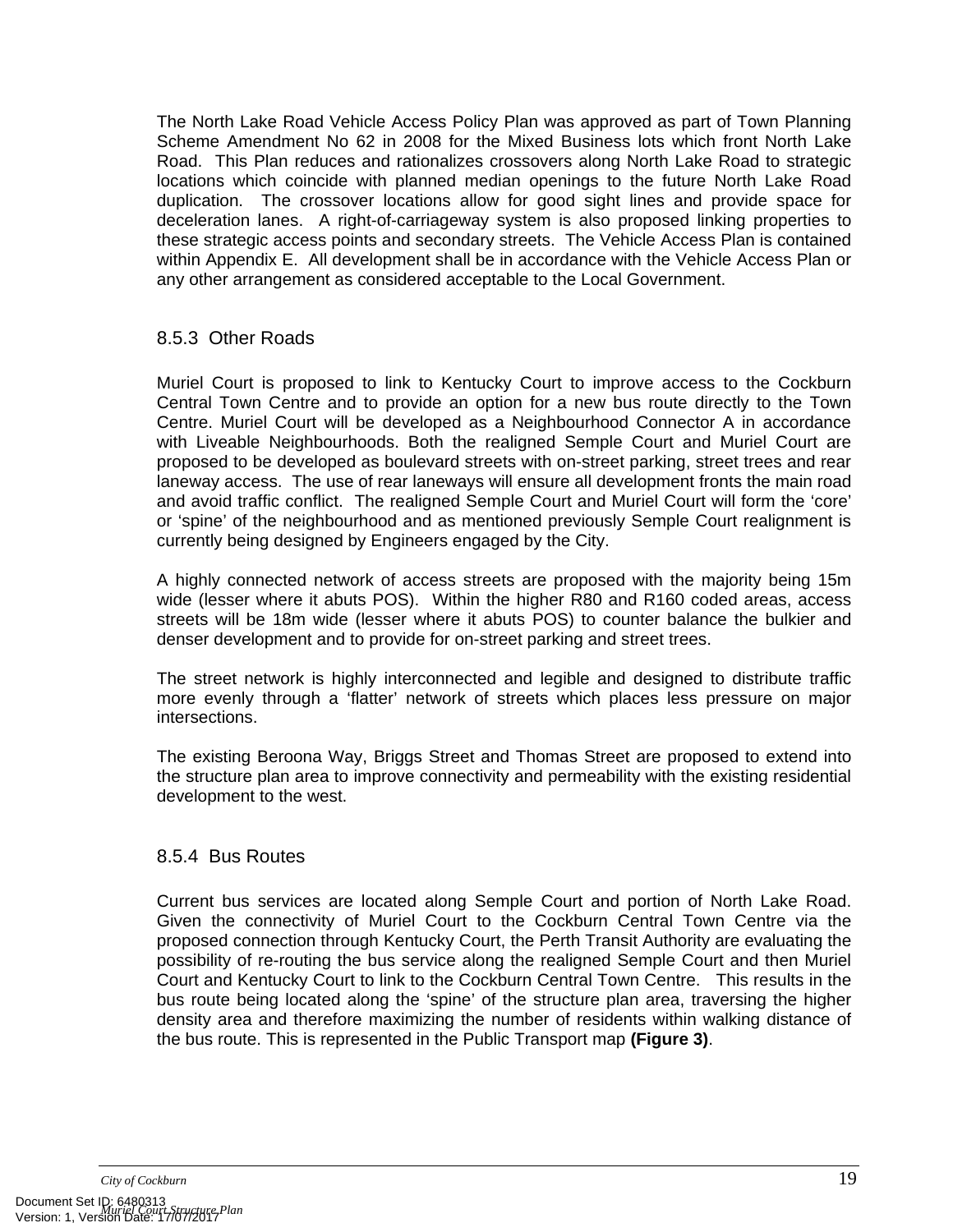### <span id="page-22-1"></span><span id="page-22-0"></span>8.5.5 Paths and Cycleways

To facilitate a liveable, active and sustainable community, walking and cycling are important aspects that are encouraged. In this regard, a highly connective pathway network is proposed for the area. This includes footpaths on both sides of all streets (except laneways) and cycle lanes along Muriel Court and the realigned Semple Court. The pedestrian/cyclist plan contained within Appendix F shows the highly connective path network which links internally and externally to major recreation, commercial and transport activity nodes (including the train station). The pathway network also connects to principle shared paths in the Freeway and bike routes within the Perth Bicycle Network.

## <span id="page-22-2"></span>**8.6 Public Open Space**

The location of POS has been determined on the basis of incorporating areas of remnant wetland vegetation and other significant areas of bushland as detailed in Section 7.1 and positioned centrally within the development area rather than by ownership. **Figure 8** illustrates the comparison between the area of important remnant vegetation and the proposed location of POS. This has resulted in the provision of three large neighbourhood parks which allows all dwellings to still be within 400m of POS as required by Liveable Neighbourhoods.

As POS has been located based on planning and environmental criteria rather than ownership, it is necessary to include the cost of providing and developing POS as a development contribution item to ensure all owners make an equitable contribution to POS as opposed to just those owners whose land includes POS. The City will develop and landscape all the POS once the appropriate land has been ceded and funds are available through the DCA contributions.

The POS within the R160 area mainly has conservation values whilst the other two POS areas will have a passive and active recreation purpose. Anning Park is located immediately west of Semple Court and consists of a large oval (cricket and football facilities), cricket nets, tennis courts, skate park and playground facilities. The park operates as an active recreational area and will also serve residents within the structure plan area. A redundant section of the existing Semple Court road reserve will be incorporated into Anning Park. Similarly, other redundant sections of road reserves within Semple and Verna Courts have been provided as three separate small parks.

The proposed and existing POS areas therefore provide a suitable balance between conservation and active and passive recreation. Water sensitive urban design measures will be used within the POS areas in accordance with Liveable Neighbourhoods.

Perimeter roads have been provided around all the proposed POS areas, together with higher density such as R160 and R60 to ensure there is adequate surveillance. It is noted that the small parks along Semple and Verna Courts do not have perimeter roads, however this is acceptable as it is in accordance with Figure 56 of Liveable Neighbourhoods and adequate surveillance is provided.

A POS area has been included within the 800m walkable catchment of the Cockburn Central train station to provide for the retention of significant bushland, to provide a focal point and a higher level of amenity for the high density area. The location of POS within the walkable catchment does not impact on the density objectives as the R160 coding for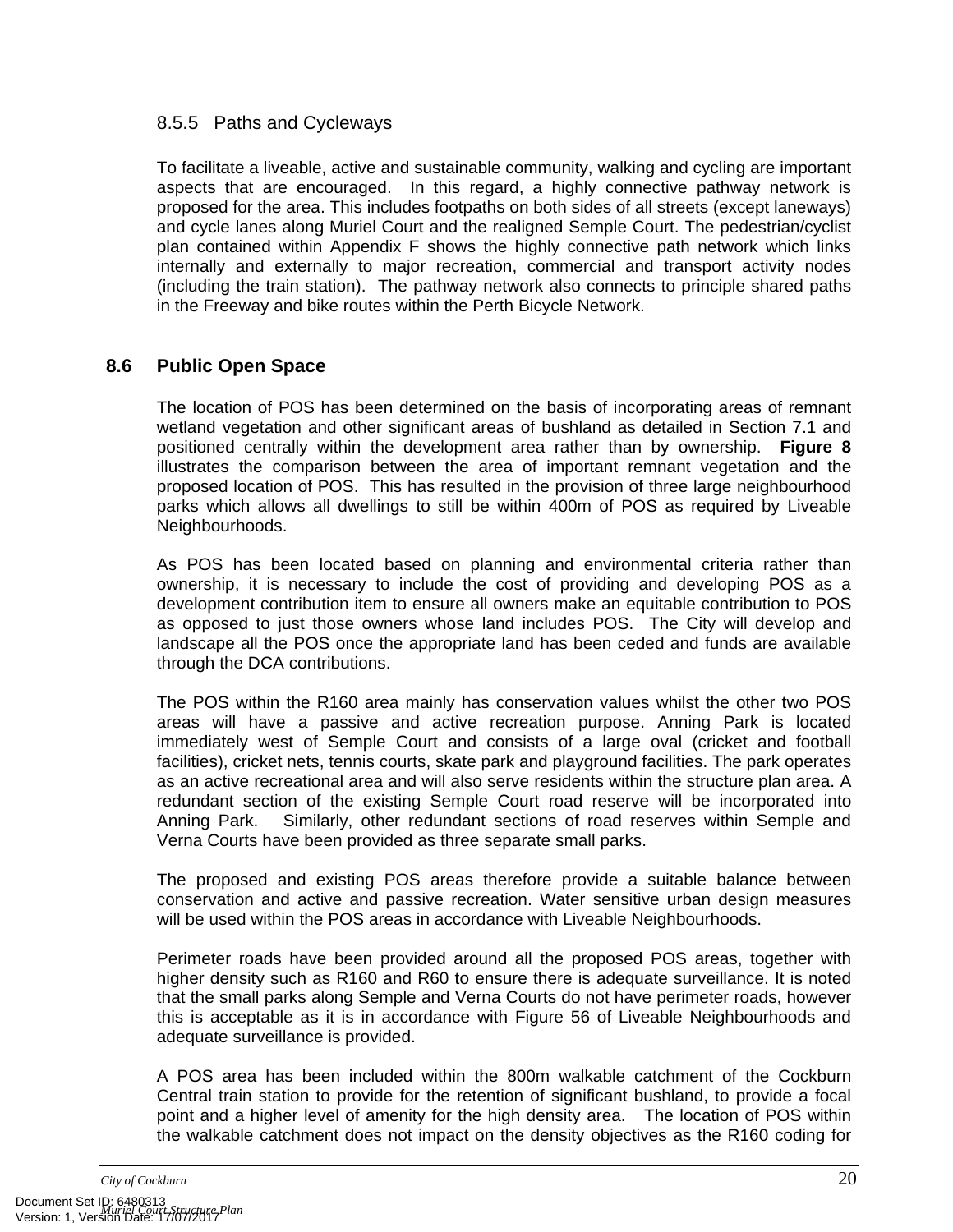this outer area of the walkable catchment still achieves the density objectives of Liveable Neighbourhoods. Liveable Neighbourhoods require 30-40 dwellings per gross site hectare within 400 and sometime 800m of train stations and the structure plan well exceeds this requirement (minimum of 77 dwellings per gross site hectare when applying the minimum 75% density requirement).

The Public Open Space calculations are provided in the table below. It is noted that although many of the principles of Liveable Neighbourhoods have been incorporated into the design of the structure plan, it is not a Liveable Neighbourhoods application and accordingly the POS schedule has been based on WAPC's Policy DC 2.3 'Public Open Space in Residential Areas'. The existing Child Care Centre, Place of Worship and land nominated as a Local Centre Zone identified on the Structure Plan have been deducted from the gross subdivisible area as these areas have or will be developed for nonresidential purposes. In the event that these uses or lots are redeveloped in the future for residential uses rather than the existing uses, they will be separately assessed for contributions to public open space, drainage and roads through the Developer Contribution Plan and the POS schedule adjusted accordingly.

The area allocated to drainage and credits sought in the POS Assessment table below is based on the best information available at this time. In the event that the future detailed Local Water Management Strategy or Urban Water Management Plans result in a difference in area required for drainage exceeds the area identified in the POS assessment then a cash in lieu payment will be sought for the shortfall and included in the Development Contribution Plan.

The Mixed Business Zone – Restricted Use Office/Residential is not included in the POS assessment as it is not clear as to the extent to which these lots will include residential development. The residential component of the Mixed Use area will be assessable for the provision of open space. This will be a cash in lieu contribution calculated in accordance with the principles of the structure plan and the monies used to develop POS in the area including facilities on Anning Park and the proposed active/passive open space area south of North Lake Road.

| Total Structure Plan Area (ha)                    |       |       | 67.090 |
|---------------------------------------------------|-------|-------|--------|
| <b>Deductions</b>                                 |       |       |        |
| <b>Local Centre Zone</b>                          | 0.789 |       |        |
| Existing Place of Worship (Lot 1 Verna Court)     | 2.550 |       |        |
| Existing Child Care Centre (Lot 150 Semple Court) | 0.276 | 3.615 |        |
| Gross Subdivisible area                           |       |       | 63.475 |
| Public Open Space @10 per cent                    |       |       | 6.347  |
| <b>Public Open Space Contribution</b>             |       |       |        |
| Public open space above 1:1 ARI (full credit)     |       | 6.347 |        |
| Drainage - up to 1:1 ARI (no credit)<br>0.713     |       |       |        |
| <b>Total POS /drainage required</b>               |       | 7.060 |        |
| <b>Total POS/drainage shown on Structure Plan</b> |       | 7.060 |        |

#### Public Open Space Assessment.

*Note: All areas in hectares. The 1:1 ARI drainage area is provided in excess of the 10% POS area. The POS area accommodates 20% of the 1:5 ARI if basins are limited to 300mm deep. The POS areas adequately provides for the 1:100 ARI.*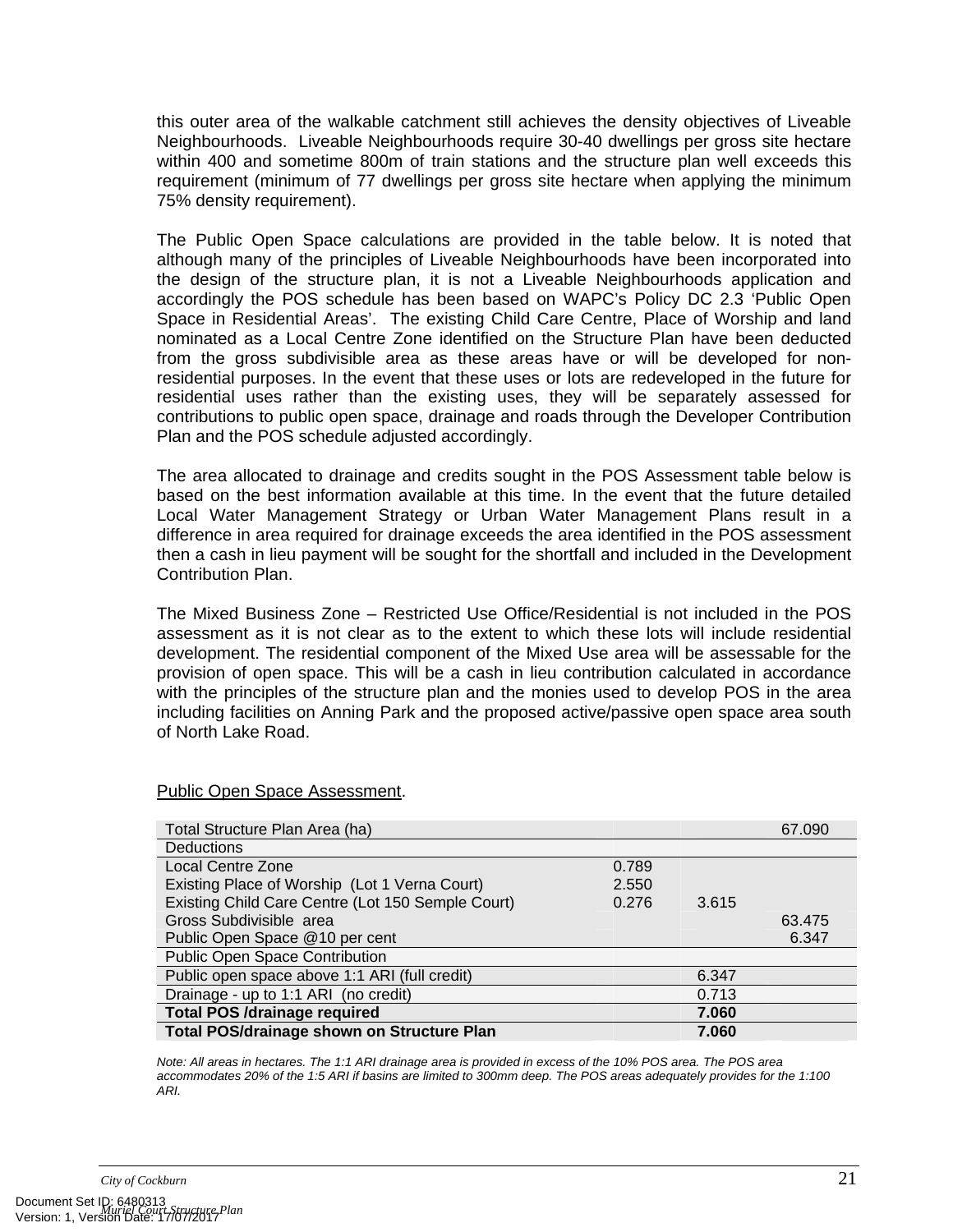## <span id="page-24-1"></span><span id="page-24-0"></span>**8.7 Commercial Facilities/Activity Centres**

The section of Mixed Business zoned land along North Lake Road which is within the walkable catchment of the train station is proposed to be a Residential R160/Office precinct. This mixed use area will compliment and provide an extension to the Cockburn Central activity centre and will assist it in operating as a truly diversified regional centre, offering a higher level of service to the broader location and strengthen its role as an origin and destination.

A Restricted Use (Non-Residential) has been nominated for the remainder of the Mixed Business area outside the walkable catchment. As uses such as light industry and warehouses are permitted within the Mixed Business zone it is not appropriate to allow residential uses within this precinct given the land use conflicts that can occur. This area is also outside the 800m walkable catchment of the train station. The proposed design guidelines will also ensure that the built form within the mixed business zone is sensitive to the future adjoining residential development.

The City of Cockburn's Local Commercial Strategy indicates that there is an activity centre on lots 333 and 133 North Lake Road which has  $560m^2$  of floorspace but could potentially expand to 2000m<sup>2</sup> by 2026. Previously a liquor store and deli operated on lot 333 and a service station on lot 133 North Lake Road. The Deli and Liquor store have been demolished and replaced with an approximately 2000m<sup>2</sup> liquor store and office development. The service station on lot 133 is not operating. Given the recent developments on lot 333, its location on the periphery of the structure plan area and the planned local centre within the Cockburn Central Town Centre it is unlikely that this area would develop as a shopping centre as suggested in the Local Commercial Strategy. There is also no provision for access from the structure plan area to lots 333 and 133.

Given the projected population, options were explored to provide a local centre within the proposed structure plan area. The most suitable location is on the junction of the two main roads through the area, being Muriel and Semple Courts. This location will have high traffic exposure, is located along a bus route and is near the existing child care facility. The site is also centrally located between existing and proposed centres and serves a suitable residential catchment. The site is proposed to be zoned Local Centre (R80) and is intended to develop as a mixed use precinct to create vitality and is likely to consist of small shops/office with integrated residential. The extent of commercial activity within the centre will be influenced by demand and may change as the area matures and accordingly the building design will need to be robust to allow for changes in use over time.

The incorporation of the Local Centre zoning, the office precinct along North Lake Road, the existing Mixed Business zone and the adjacent Cockburn Central Town Centre provides ample opportunities for local employment.

## <span id="page-24-2"></span>**8.8 Urban Water Management**

Cardno BSD has prepared a District Water Management Strategy (DWMS) for the structure plan area which has been prepared using the Department of Water's (DoW) guiding document "Better Urban Water Management". The DWMS employs water sensitive design principles which aim to reduce the impact of urbanization on the natural environment. This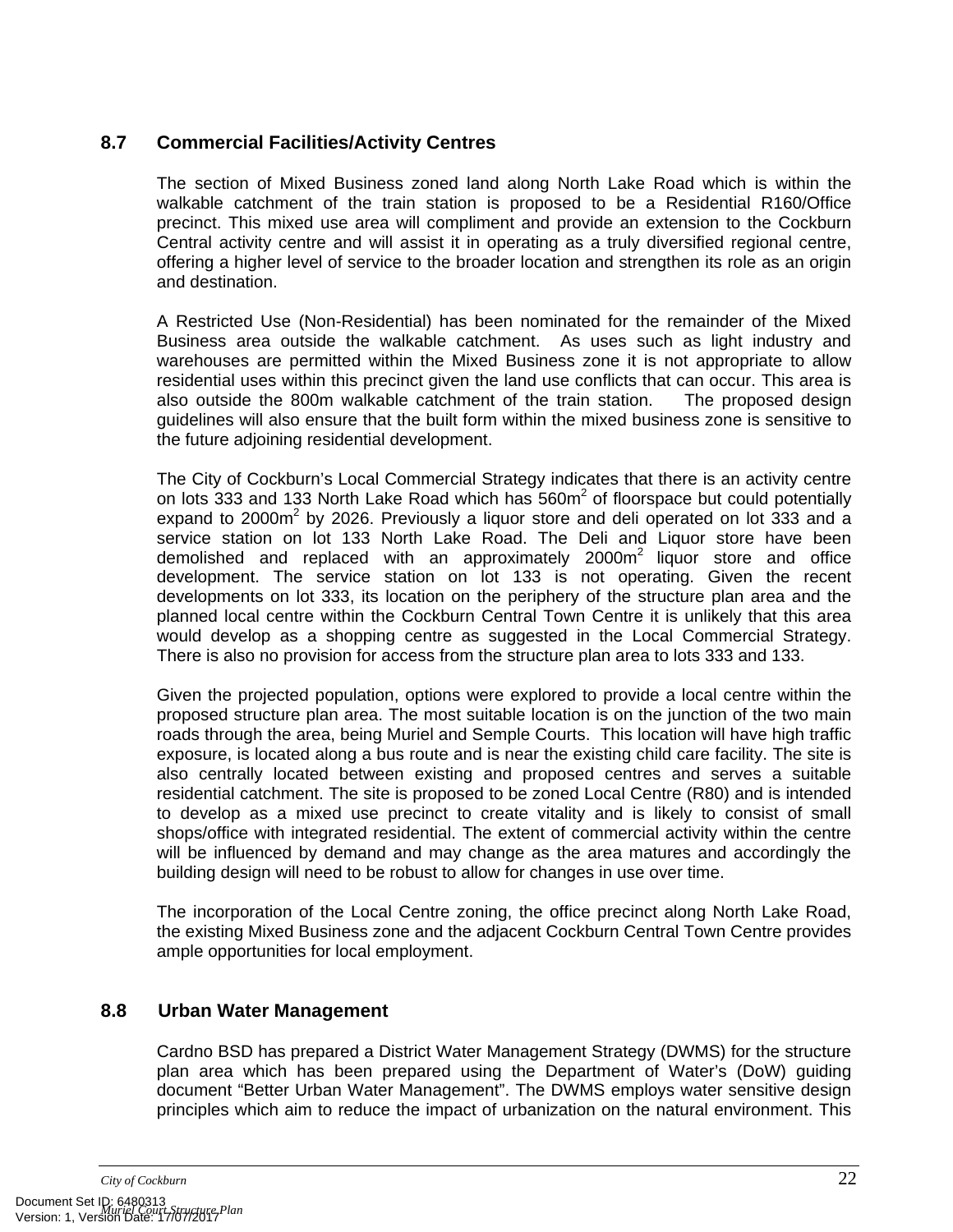includes reducing reliance on potable water where ever practicable and improving at source protection of water quality.

The DWMS is located within Appendix C. The DWMS is in keeping with the general philosophies and requirements of the David Wills & Associates Arterial Drainage Scheme Review (ADSR) for the area and the DWMS should be read in conjunction with the ADSR report. The DWMS has been approved by the Department of Water.

Council has appointed ENV to prepare a Local Water Management Strategy (LWMS) and earthworks concept plan for the entire structure plan area. This will be based on 6 months monitoring including one winter peak as agreed to by the Department of Water. All subdivision applications and accompanying Urban Water Management Plans (UWMP) should be in accordance with the approved LWMS. Given the highly fragmented landownership within the area, development will be staged and consequently temporary measures for stormwater management will be required and addressed within individual UWMP.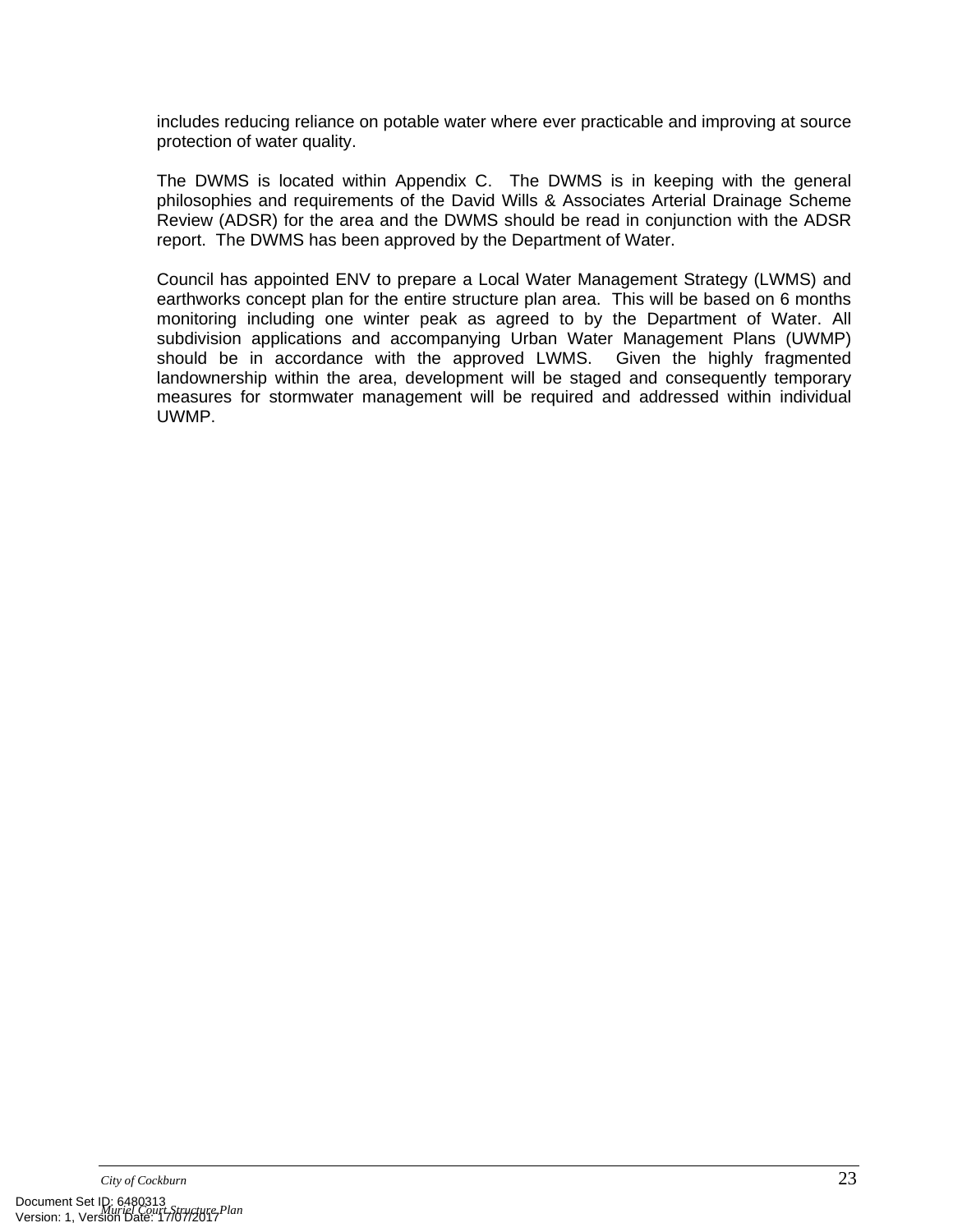## <span id="page-26-1"></span><span id="page-26-0"></span>9.0 SERVICING INFRASTRUCTURE

## <span id="page-26-2"></span>**9.1 Sewerage, Water, Power, Gas, Telecommunications and Stormwater Drainage**

All infrastructure services such as sewer, water, power, gas, telecommunications and storm water drainage are located close to the study area. A full servicing report has been prepared by Cardno BSD and is included within Appendix H.

## <span id="page-26-3"></span>**9.2 Construction of Proposed Roads**

Individual landowners/developers are required to construct roads as part of their subdivision. In respect to the realigned Semple Court landowner/developers are expected to provide land and undertake construction of a standard road which would include onstreet parking. The over and above cost of providing and constructing a 15m wide road and on-street parking will be incorporated into the development contribution plan and contributed by all landowners within the Structure Plan area.

The section of the realigned Semple Court between Verna Court and Berrigan Drive and the realigned Elderberry Drive north of Berrigan Drive will also be a cost included in the development contribution plan.

## <span id="page-26-4"></span>**9.3 Upgrading of Existing Local Roads**

The existing Muriel Court, Verna Court, Kentucky Court and section of Semple Court are currently constructed to rural standards.

In accordance with normal practice, developers will be required to pay the cost of upgrading these roads to residential standards. The normal formula applied is that owners pay half the cost of upgrading that section which abuts a landowner's property including any required traffic management devices. However any widening and upgrading in excess of the normal subdivision standards will be incorporated in the development contribution cost sharing arrangements proposed for Development Contribution Area No 11.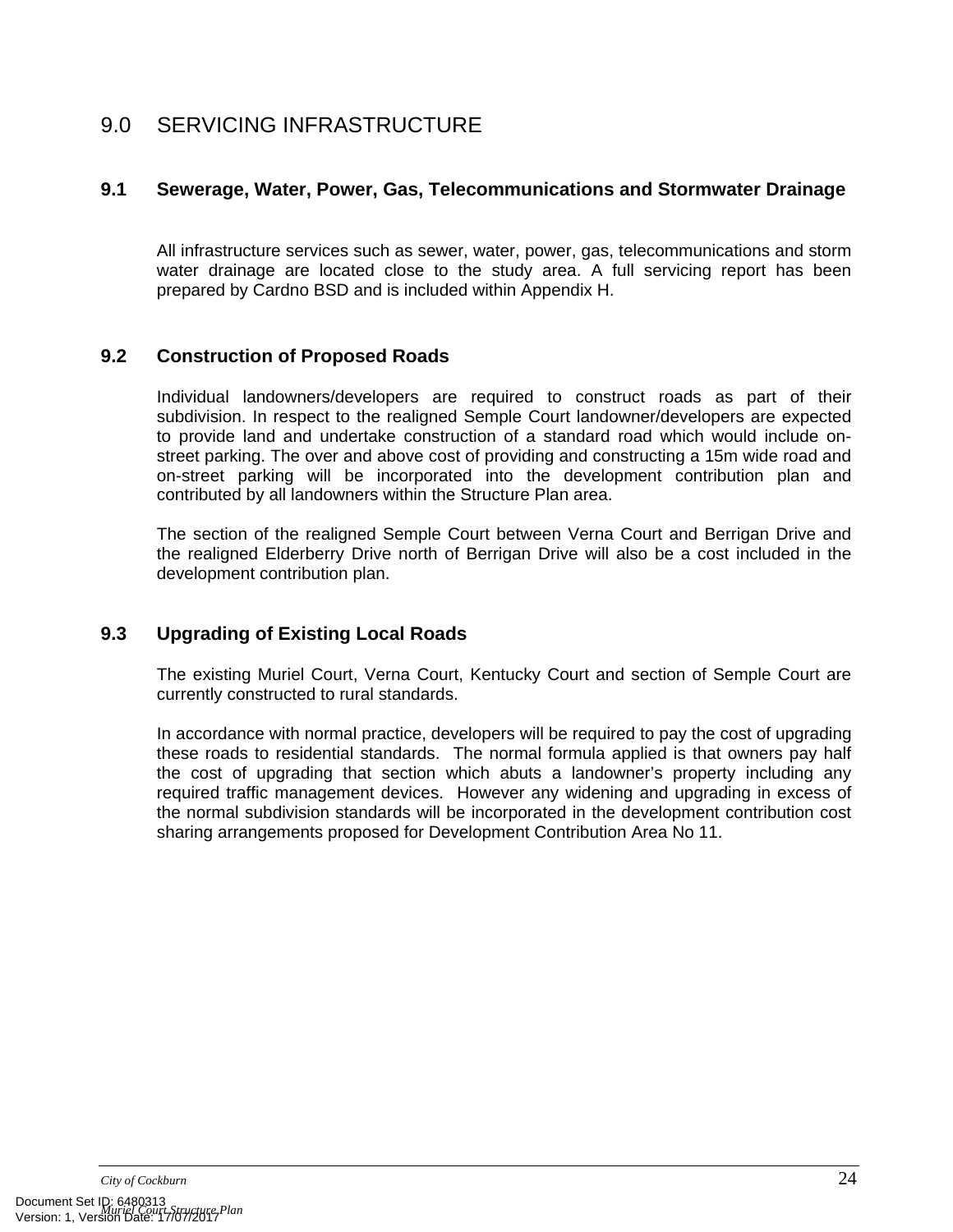## <span id="page-27-1"></span><span id="page-27-0"></span>10.0 IMPLEMENTATION

## <span id="page-27-2"></span>**10.1 Metropolitan Region Scheme Zoning**

The subject land is zoned 'Urban' under the provisions of the Metropolitan Region Scheme (MRS).

## <span id="page-27-3"></span>**10.2 City of Cockburn Town Planning Scheme Zonings**

The subject land is zoned 'Development' under Town Planning Scheme No. 3 which requires all subdivision and development being in accordance with an adopted Structure Plan as provided by DA19 Development Area provisions contained in Schedule 11 of Scheme 3. The Structure Plan sets the framework for development and accordingly once it has been endorsed by the WAPC individual or groups of landowners can lodge subdivision applications.

## <span id="page-27-4"></span>**10.3 Development Contribution Plan**

There are approximately 96 separate lots within the DA 19 area and the size of these lots are relatively small compared to those being subdivided elsewhere within the City and it is not possible for owners to satisfy all the planning requirements on their own land. Accordingly it will be necessary for the City to prepare and administer developer contributions for the area to facilitate the development.

The City has approved Town Planning Scheme Amendment No 67 which introduces specific provisions for DA 19 and introduces Development Contribution Area No 11 (DCA 11) into the Scheme, which requires contributions to the following;

- Prorata contribution to the second carriageway of North Lake Road, between Kentucky Court and Semple Court, based on traffic generation.
- Widening/upgrading of Semple Court including traffic management devices, traffic lights and the over and above cost of a realigned Semple Court including the cost of land acquisition.
- Upgrading and widening of existing internal roads where this exceeds the normal subdivision requirements such as Muriel Court.
- Provision and enhancement/upgrade of POS.
- Internal and external drainage areas and works including gross pollutant traps and nutrient stripping.
- Preliminary professional studies including drainage, geotechnical, engineering, traffic and planning.
- The City's costs of administering the Development Contribution Scheme.
- Cost of acquiring and development of the POS areas.

The Scheme Amendment is with the WAPC for final approval.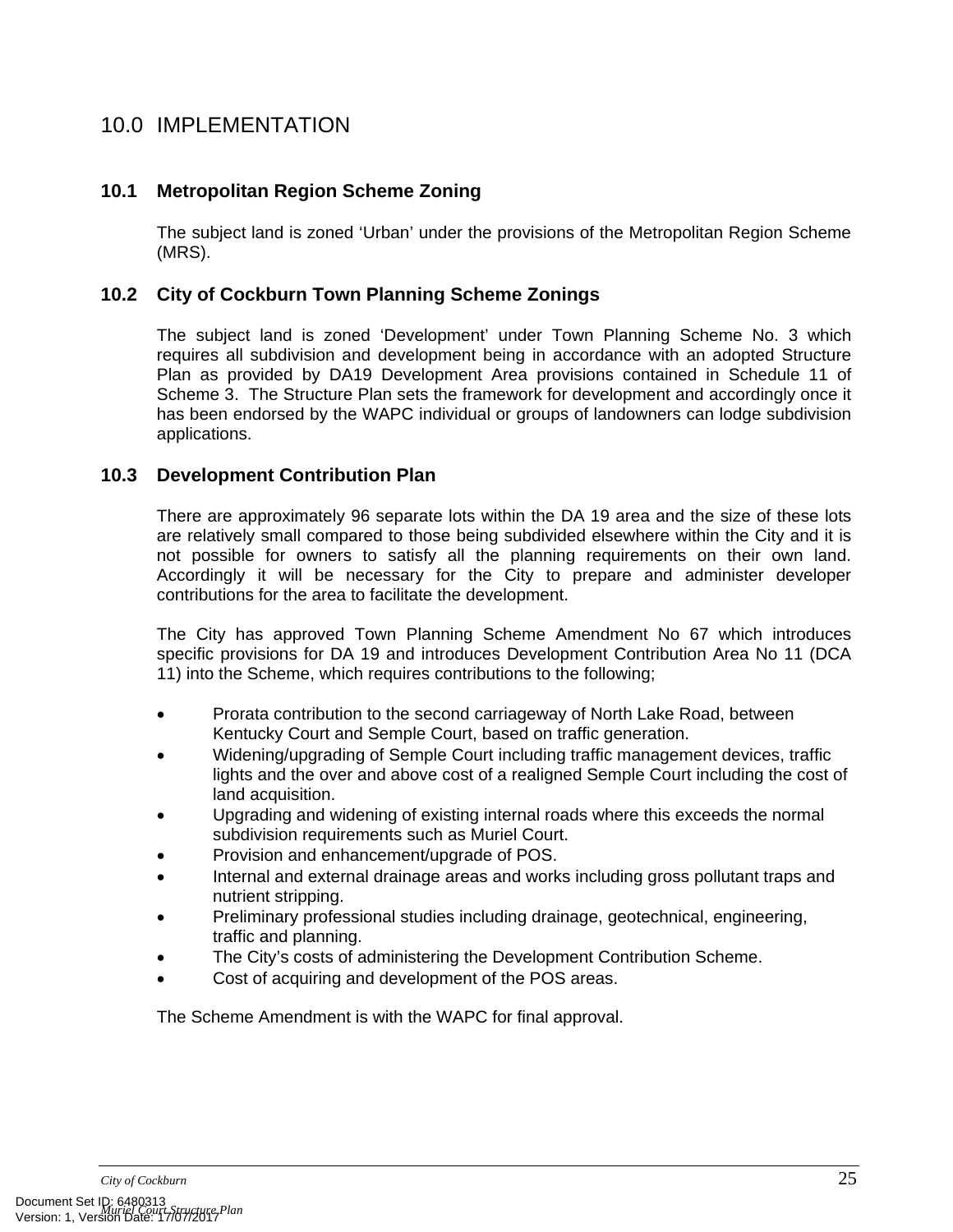## <span id="page-28-1"></span><span id="page-28-0"></span>**10.4 Planning Control**

The Structure Plan shows the allocation of land uses, densities and detailed road network and provides sufficient information for landowners or groups of landowners to lodge subdivision applications. Given the fragmentation of lots, landowners should liaise with the relevant service authorities early in the subdivision process in relation to extending and upgrading services to the subject area.

The City has appointed ENV to prepare a LWMS for the entire structure plan area. This information will feed into the Urban Water Management Plans produced by developers/landowners at the subdivision stage. It is noted that landowners will need to coordinate drainage infrastructure as drainage areas may be positioned beyond their property boundary. This may require temporary drainage sumps to be provided on individual lots until suitable POS areas and other drainage areas are developed to accommodate the storm water from roads.

The City is in the process of preparing design guidelines for the entire structure plan area. The design guidelines will provide for a high quality and liveable urban village. Once approved, these guidelines will apply to all development applications within the structure plan area.

The City adopted the structure plan at the Council meeting held on the13 November 2008. Modifications to the Structure Plan and report in satisfaction of the Commissions letter dated 17 September 2009 have been agreed with Department of Planning officers and have been incorporated into the Structure Plan and supporting report. The modified Structure Plan was adopted by the Coordinator of Strategic Planning on 8 February 2010 under delegated authority APD 55.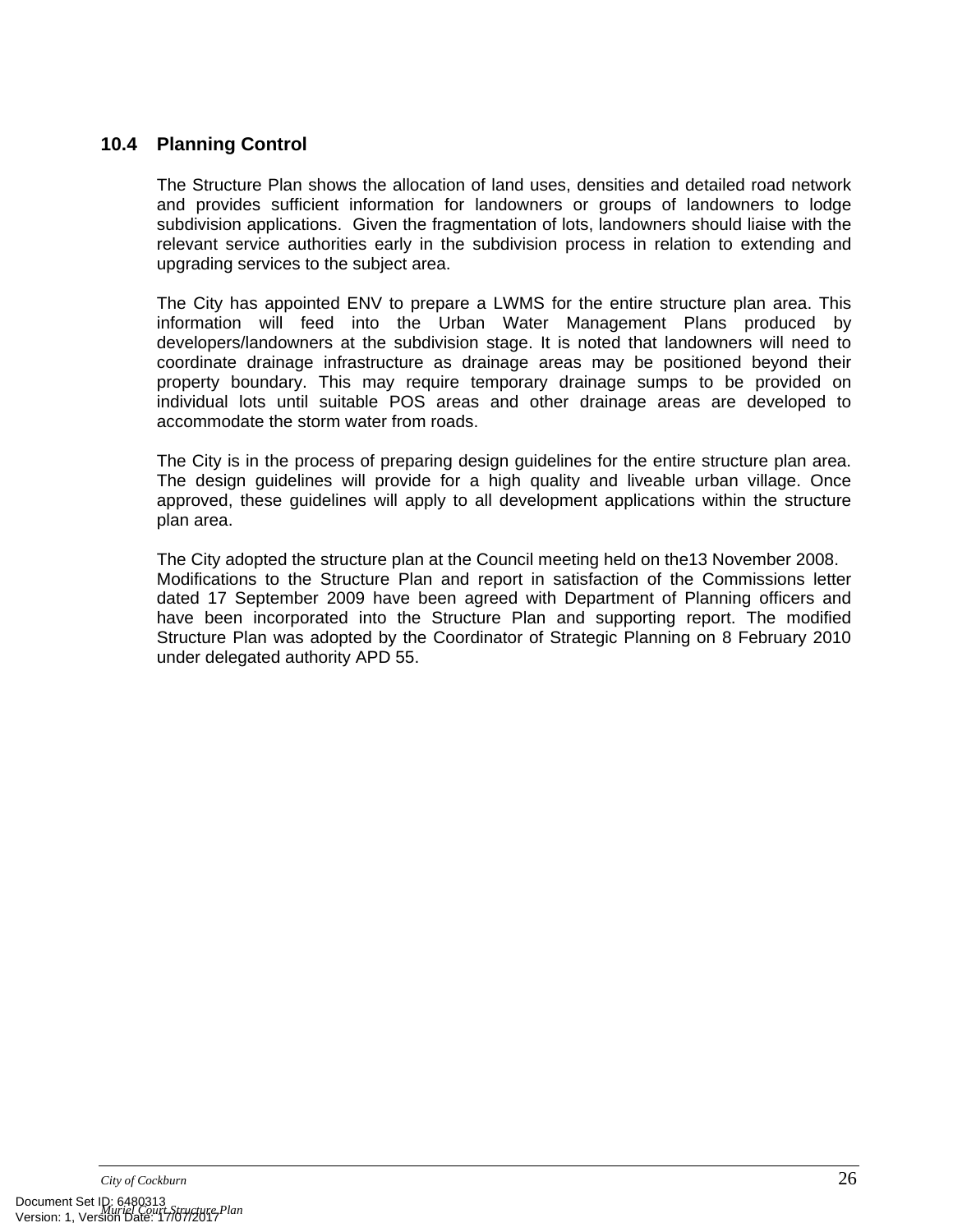Appendix A - Landownership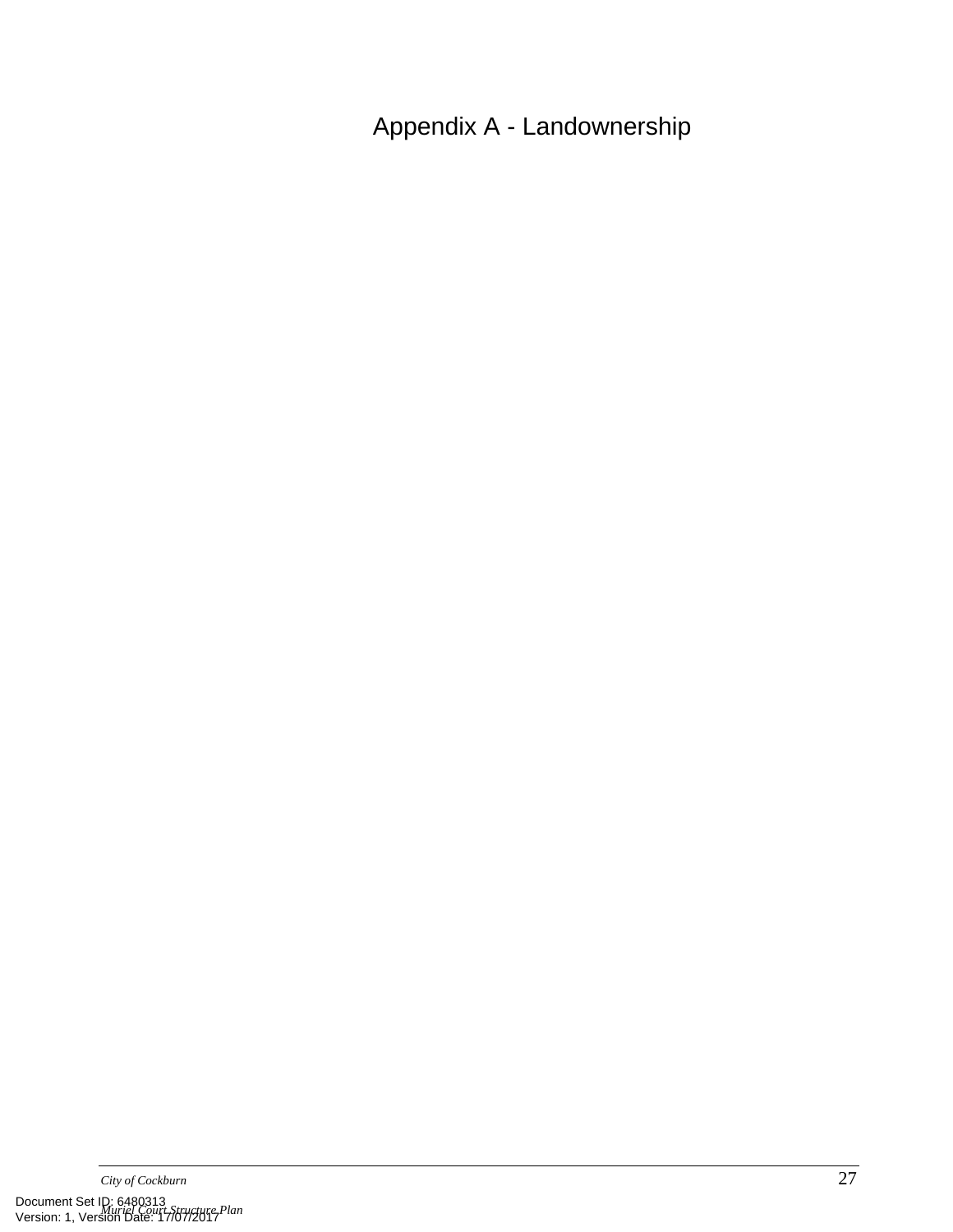Appendix B - Limited Preliminary Site Investigation Report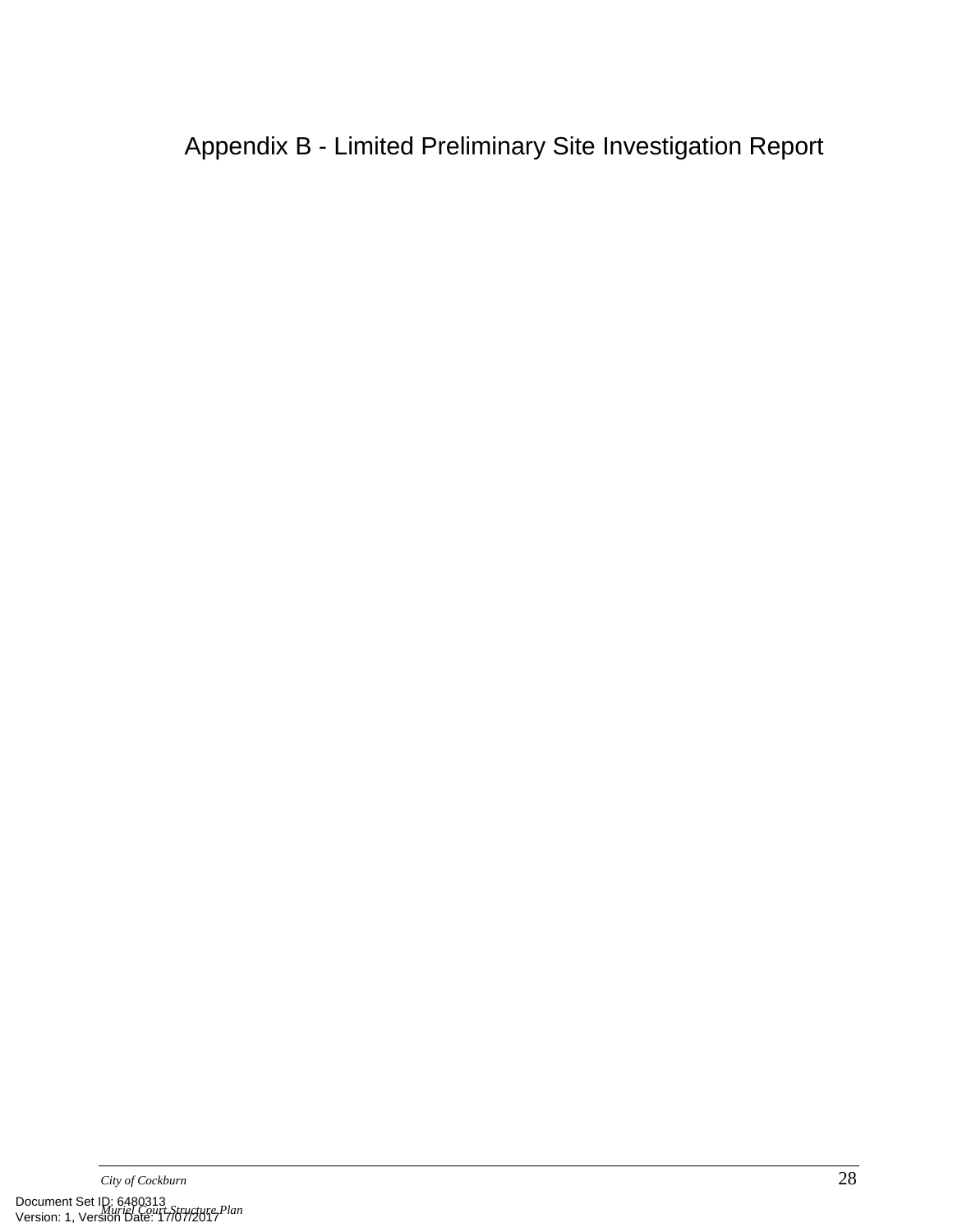Appendix C - District Water Management Strategy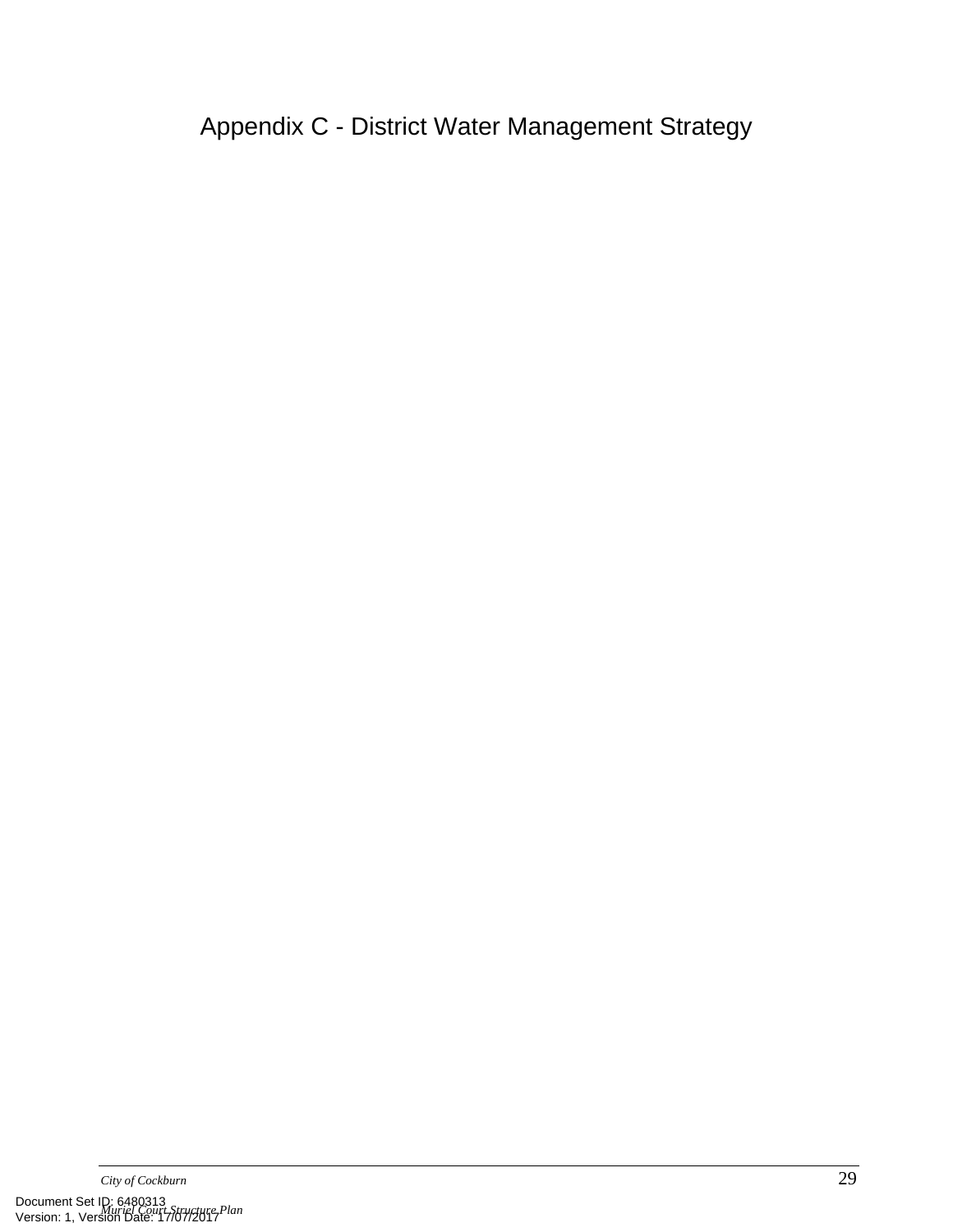Appendix D - Obstacle Limitation Surfaces around Jandakot Airport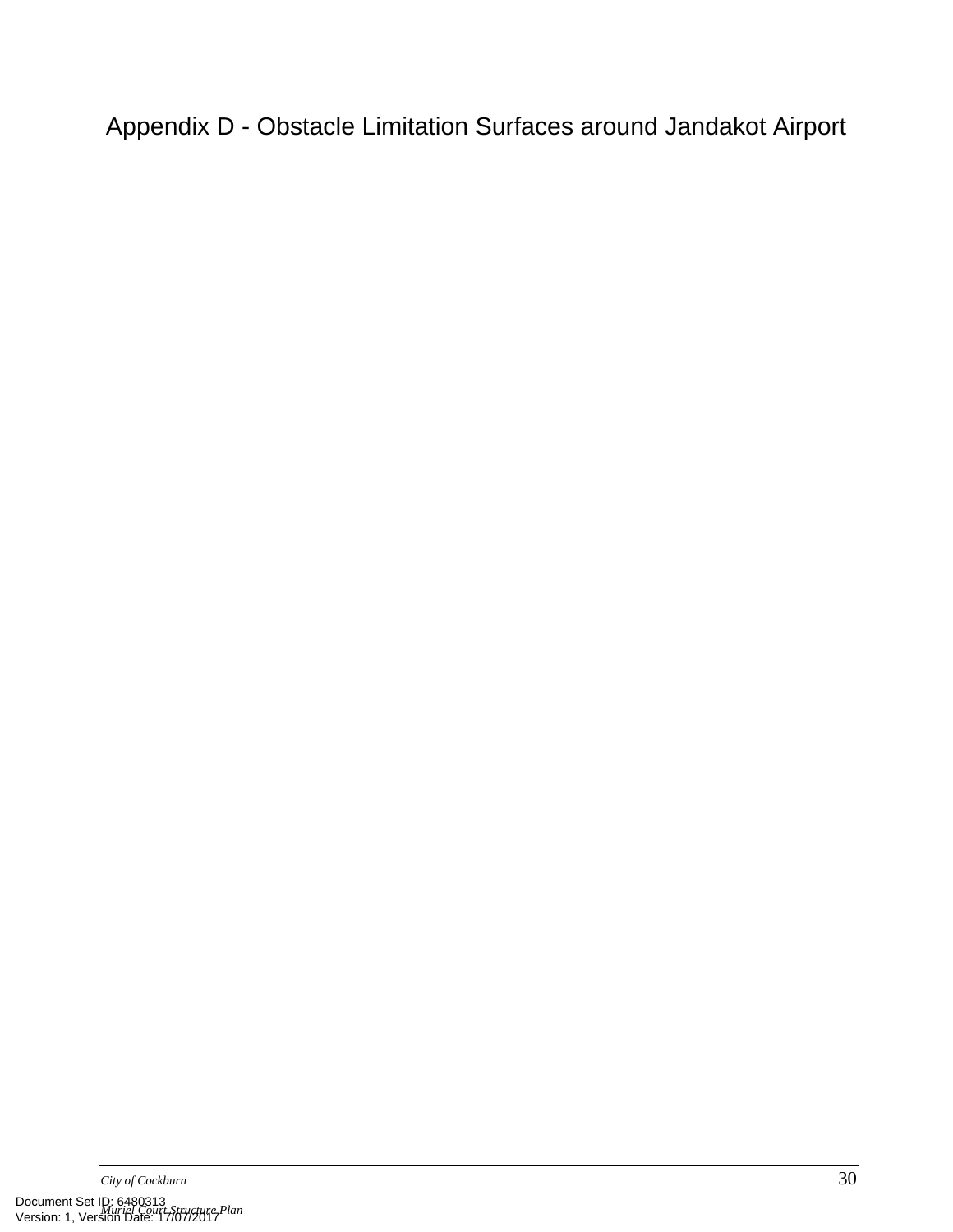Appendix E - North Lake Road Vehicle Access Policy Plan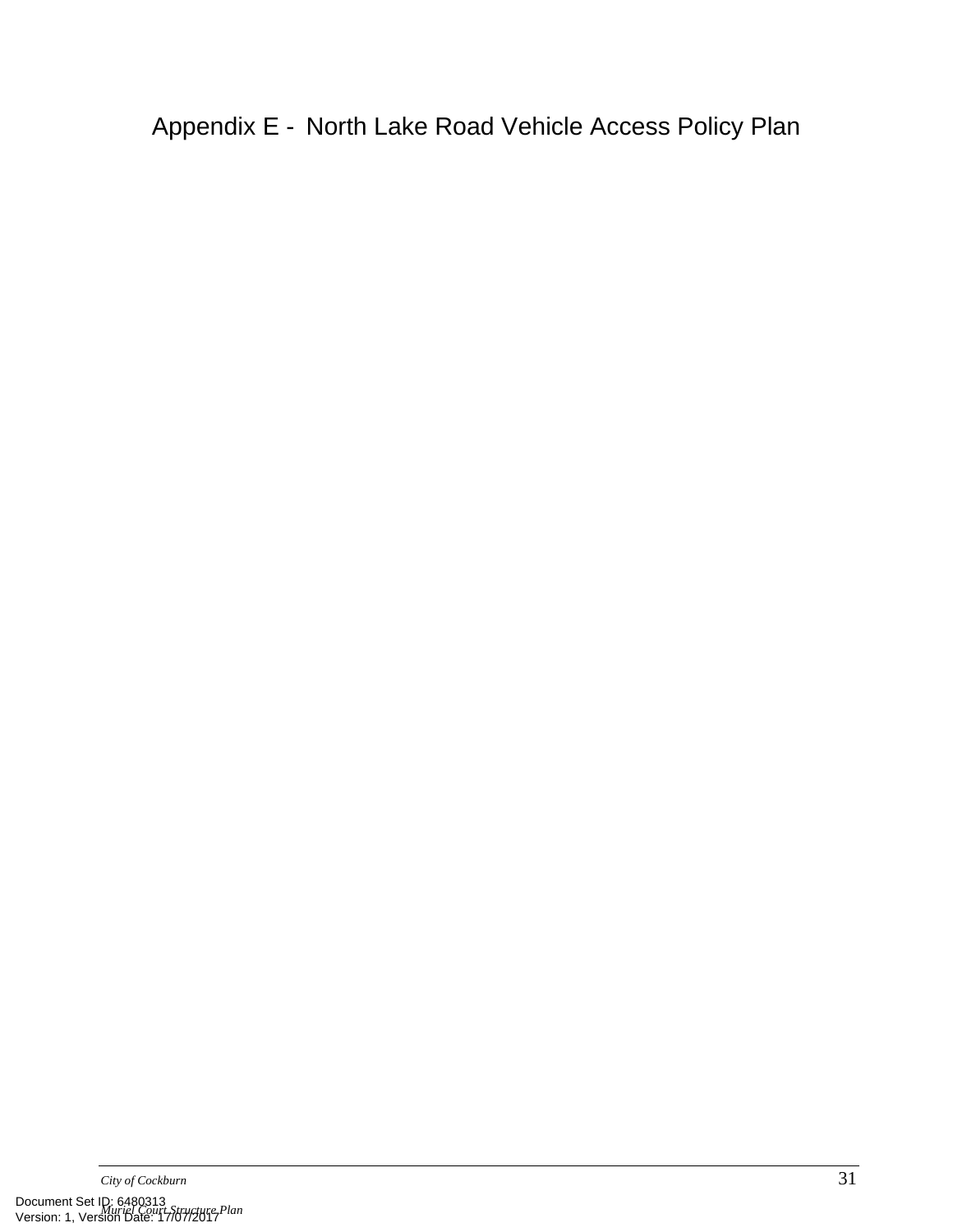Appendix F – Consolidated Zoning/Development Plan and Pedestrian/Cyclist Movement System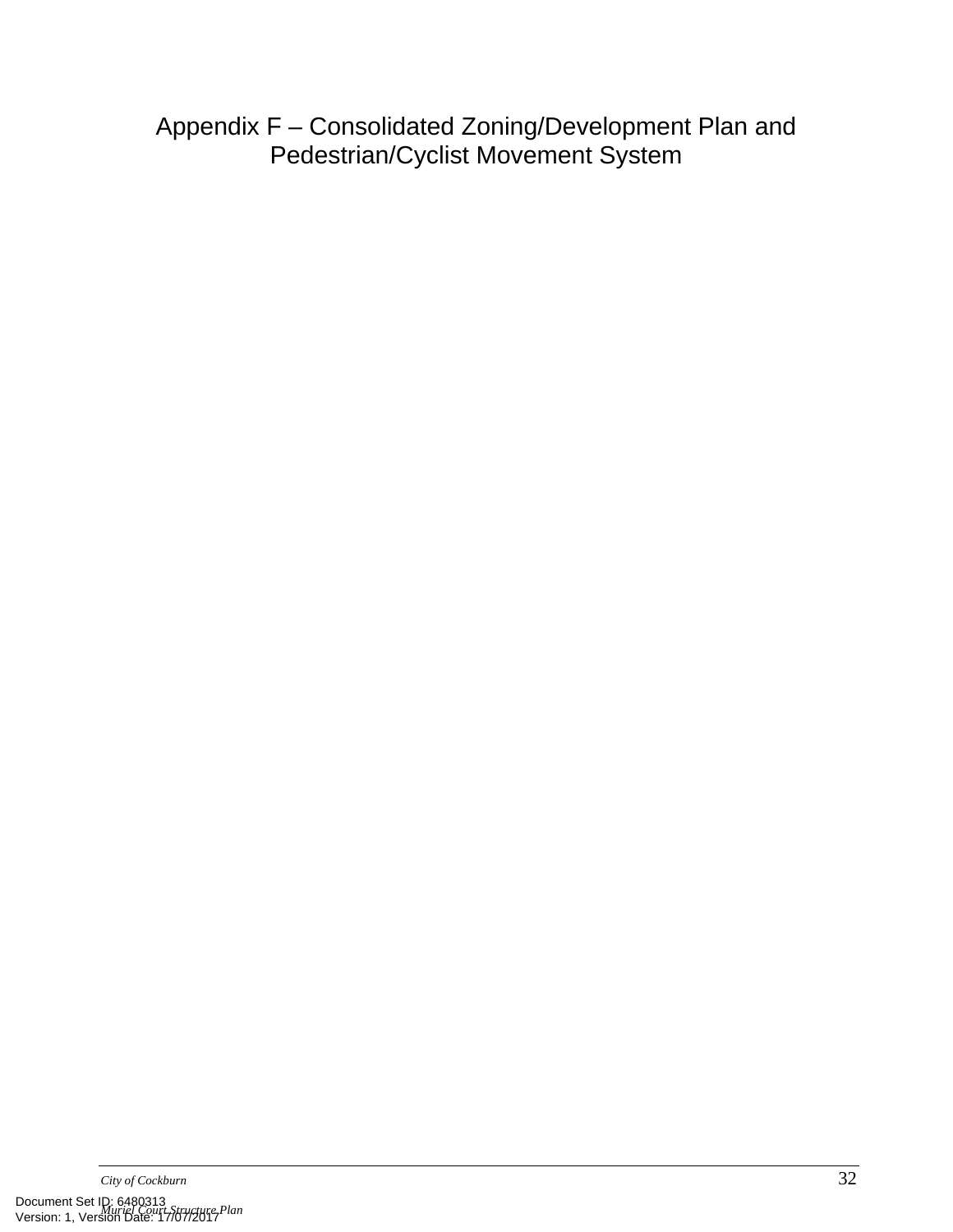# Appendix G - Traffic and Transport Study